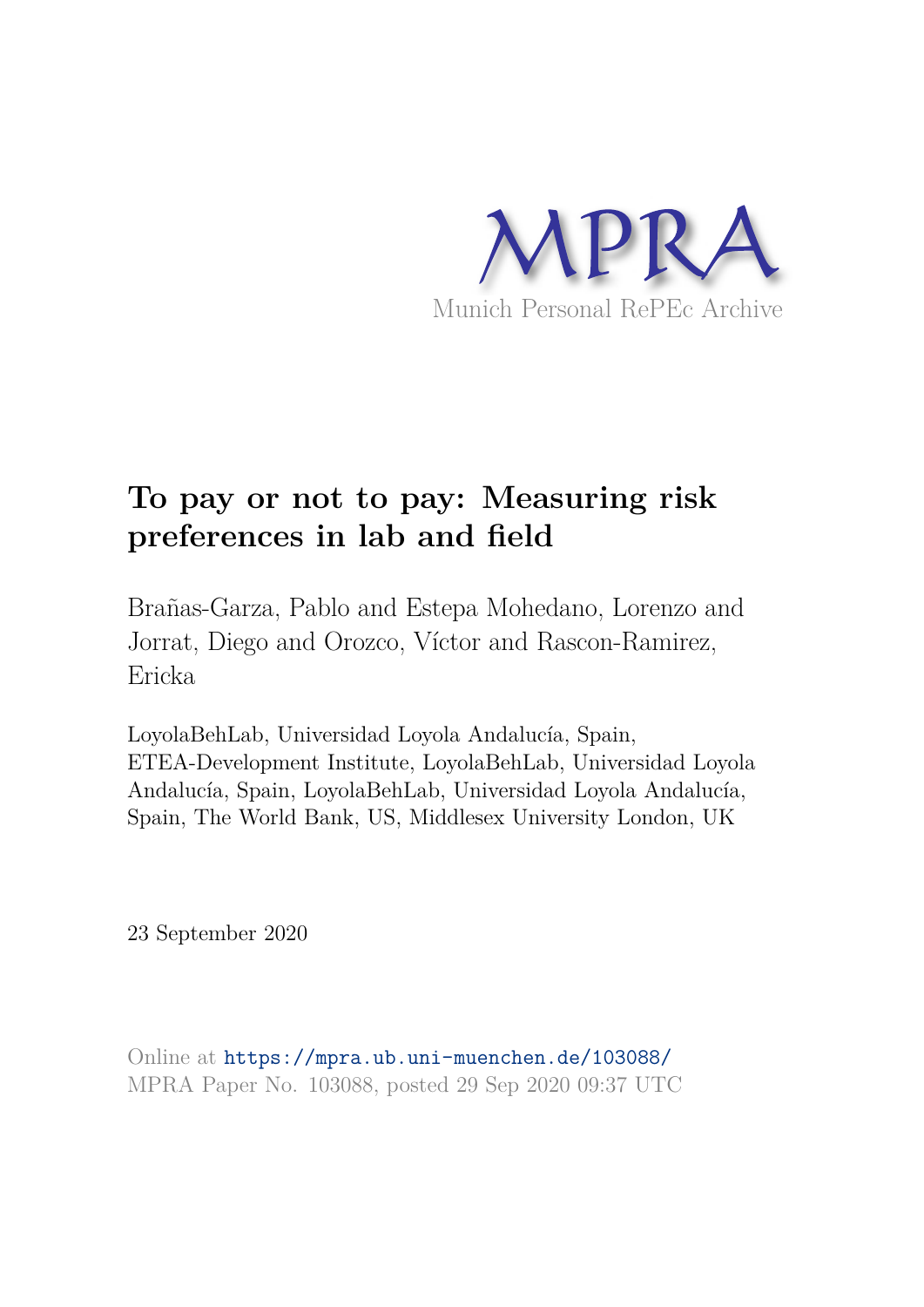# To pay or not to pay: Measuring risk preferences in lab and field<sup>∗</sup>

Pablo Brañas-Garza

LoyolaBehLab, Universidad Loyola Andalucía, Spain Lorenzo Estepa ETEA-Development Institute, LoyolaBehLab, Universidad Loyola Andaluc´ıa, Spain

> Diego Jorrat LoyolaBehLab, Universidad Loyola Andalucía, Spain Victor Orozco The World Bank, US Ericka Rascón Ramírez Middlesex University London, UK

> > September 23, 2020

#### Abstract

Measuring risk preferences in the field is critical for policy, however, it can be expensive and may generate unequal payoffs due to bad luck. For instance, the commonly used measure of Holt and Laury (2002) relies on a dozen of lottery choices and payments which makes it time consuming and costly, but also raises moral concerns as a result of the unequal payments generated by the lotteries. We propose a short version of the Holt and Laury (2002) which produces in the lab (Spain) the same results as the long HL. Using the short HL in the field (Honduras and Nigeria), we observe that paying or not for the measurement of risk preferences produces the same findings. Our low-cost approach makes the measurement of risk preferences simpler, faster and cheaper in the lab and field.

Keywords: Risk preferences, Holt Laury, Field Experiments, Monetary Payoffs, Incentives. JEL codes: D81, C91, C93.

<sup>∗</sup>We thank Avner Ben-Ner, Jordi Brandts, Antonio Cabrales, Rosemarie Nagel, Juan Camilo Cardenas, and participants at ESA2020 and SABE2020 for their comments. We also thank A. Amorós, J. F. Ferrero, E. Mesa and A. Nuñez who conducted the lab experiment. Data collection in Honduras and Nigeria was coordinated by Asociación PILARH and Hanovia Limited, respectively. We also thank Laura Costica and Edwin Daniel (Nigeria) and Gladis Gonzales (Honduras) for their excellent field coordination. We are grateful to the World Bank (WB-TF0A7752), The Spanish National Science Foundation (PGC2018-093506-B-I00), Excelencia Junta (PY-18-FR-0007), IdD Fundación (ETEA) 2019 and Middlesex University Business School Grants (RFF 2018-2019) for their financial support. Data collection in Honduras followed the sample selection used in Nigeria. The Nigerian data collection was part of a large-scale intervention conducted and funded by The World Bank (DIME), Norad and the Nigerian Government to inform baseline and follow-up data collection. Further details of this intervention can be found in https://www.socialscienceregistry.org/trials/3619.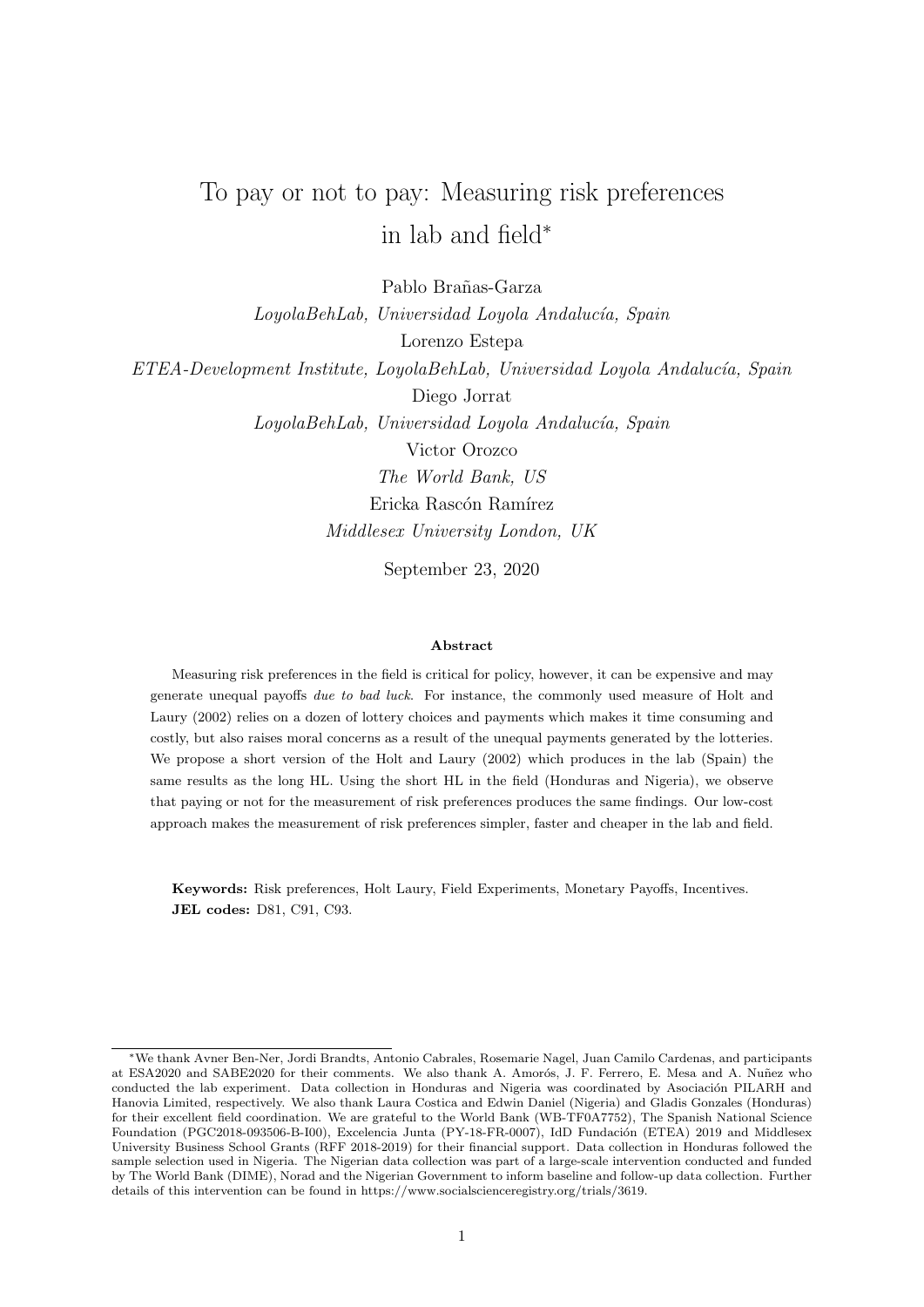## Contents

| 1        | Introduction                       |  | 3                       |
|----------|------------------------------------|--|-------------------------|
| $\bf{2}$ | <b>Experimental Design</b>         |  | $\overline{\mathbf{4}}$ |
|          | 2.1                                |  | $\overline{4}$          |
|          | 2.2                                |  | 5                       |
|          | 2.3                                |  | 5                       |
|          | 2.4                                |  | 6                       |
| 3        | <i>Study 1:</i> The lab experiment |  | 6                       |
|          | 3.1                                |  | 7                       |
|          | 3.2                                |  | $\overline{7}$          |
|          | 3.3                                |  | $\overline{7}$          |
|          | 3.4                                |  | 9                       |
|          | 3.5                                |  | 10                      |
| 4        | <i>Study 2:</i> Field in Nigeria   |  | 11                      |
|          | 4.1                                |  | 11                      |
|          | 4.2                                |  | 11                      |
|          | 4.3                                |  | 12                      |
|          | 4.4                                |  | 13                      |
| 5        | Study 3: Field in Honduras         |  | 13                      |
|          | 5.1                                |  | 14                      |
|          | 5.2                                |  | 14                      |
|          | 5.3                                |  | 14                      |
|          | 5.4                                |  | 16                      |
| 6        | <b>Equivalence Tests</b>           |  | 17                      |
| 7        | Conclusion                         |  | 18                      |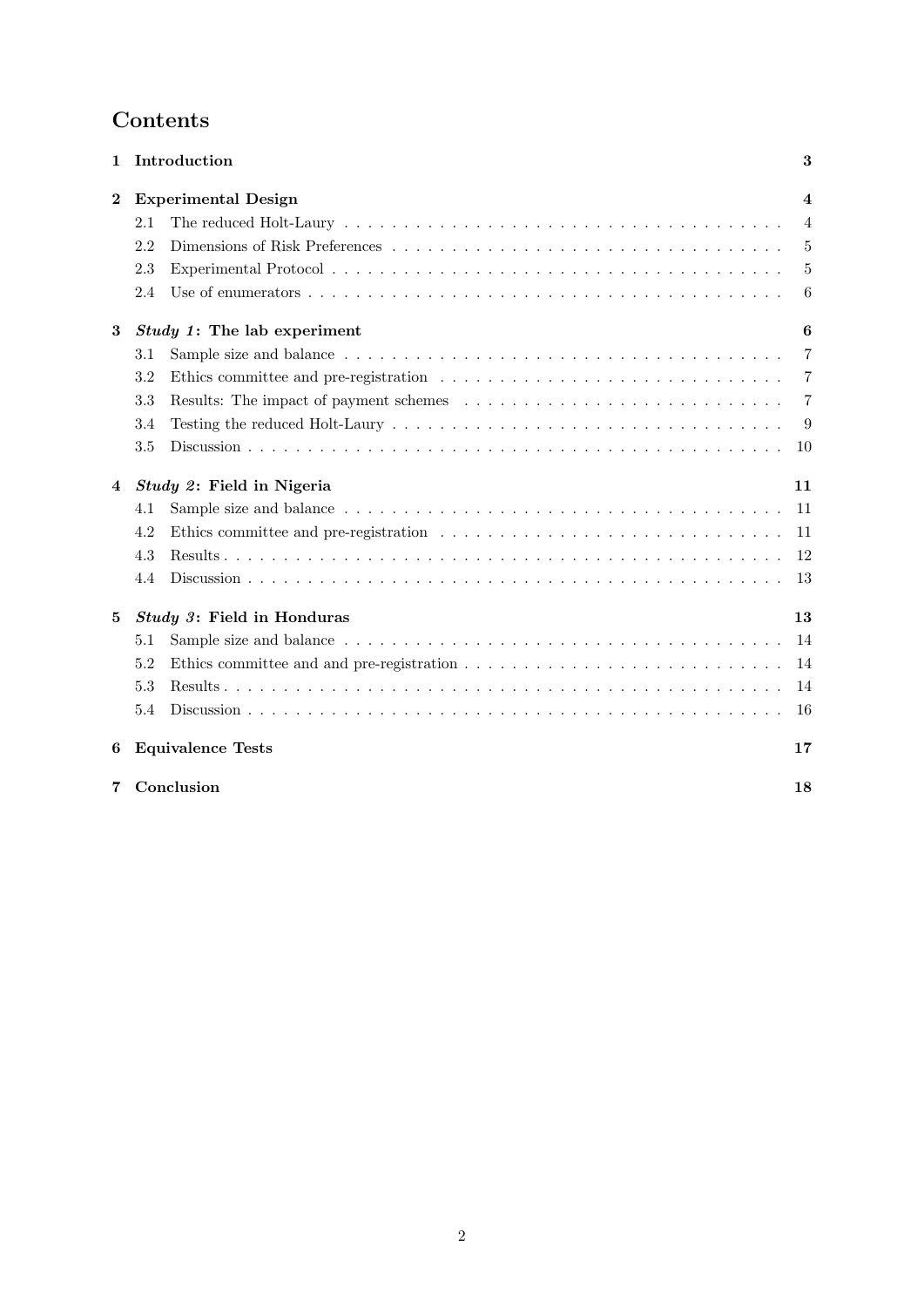## 1 Introduction

Measuring risk preferences is fundamental for modeling and predicting how people make choices. Risk preferences matters for human capital investment and career decisions (Weiss, 1972), technology adoption (Liu, 2013), financial portafolios (Schubert et al., 1999), insurance (Friedman, 1974) and migration (Katz and Stark, 1986); as a result, there is a growing interest by social scientists in measuring these preferences in observational and experimental studies.

While there is a common practice of using monetary incentives in lab experiments when eliciting risk preferences, in the field, the use of such incentives is less common. In particular, when data collection involves thousands of observations as in national representative household surveys and impact evaluation data, researchers tend to use hypothetical measures of risk preferences.

Standard non-hypothetical measures of risk preferences use incentive compatible devices to elicit individual preferences for risk. This approach entails three important implications: i) subjects make real choices (hence, risk preferences are not self-reported as in hypothetical measures), ii) choices have real monetary consequences, and *iii*) subjects' final earnings depend on their choices and nature. Therefore, the distribution of payoffs is unequal across participants given the chances of getting high or low payoffs after choosing between lotteries.

This inequality in payoffs may also create a sense of unfairness among participants even when they are fully aware of what they can get and the chances of getting it when making choices. Knowing what they can get and in which circumstances is true for different devices such as those suggested by Holt and Laury (2002); Gneezy and Potters (1997); Eckel and Grossman (2008) and Crosetto and Filippin (2013).

As a consequence, moral concerns emerge in the lab and field when using incentive compatible mechanisms. If payments are real and unequal, experiments using lotteries generate ex-post inequality among participants. This inequality is inevitable since any alteration of the randomness of the lottery would imply deception to the participants. Hence, paying experimental subjects real money when using lotteries generates inequality. This issue raises further concerns in the field when unequal payments create tensions among neighbours, inhabitants living in the same communities, or even between experimenter and field participants. Because of these potential risks, it is unclear whether using lotteries is acceptable for only research purposes.

Paying subjects with real money –the gold standard in lab experimental economics– instead of using hypothetical choices, as in observational studies and many impact evaluations, is therefore an issue. There are two reasons why incentives have been acclaimed to be necessary:  $i$ ) apparently, when payoffs are hypothetical and subjects do not risk their own money, they are more likely to be more risk loving; and  $ii)$  in the absence of monetary incentives, subjects do not put enough effort on the task and consequently, they make random choices<sup>1</sup>.

Our study tests to what extent the use of hypothetical payoffs has an impact on the measurement of risk preferences. This study has two important features. First, we ran a series of lab experiments in Spain (April, 2019). A reduced version of the Holt and Laury (2002) task with only 5 choices (hereafter HL5) was introduced to reduce the number of choices and time that participants are exposed to. The original HL considers 10 choices. We ran a trial in the lab to test whether the reduced HL5 differs from the original HL in terms of risk aversion and inconsistency. We also ran a series of experiments where participants were randomly assigned to three treatment arms with probability 1/3. Each treatment differs from the other in payment schemes: real payment, paying 1 out of 10 (BRIS)<sup>2</sup> and no payment at all (hypothetical). We show that HL5 does not differ from HL regardless of the payment scheme.

<sup>&</sup>lt;sup>1</sup>However, choices are not always random. For instance, in Holt and Laury (2002) subjects select the choice A and do not change their choice across the entire Multiple Price List (MPL) - even when the last choice is strictly dominated. See Amador et al. (2020) for a detailed analysis of inconsistencies in Holt and Laury tasks.

 $2$ Between Random Incentive Subjects – BRIS.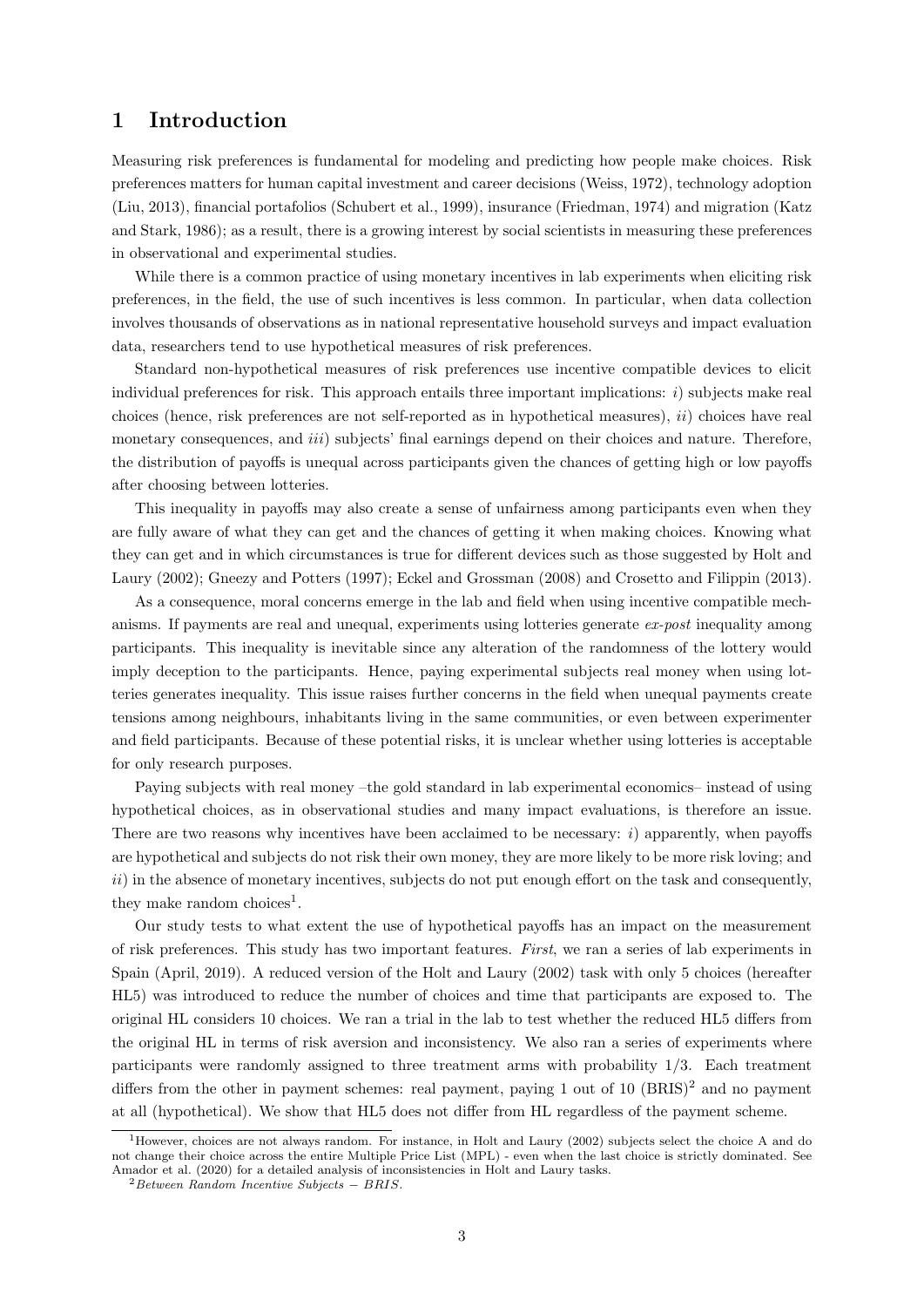Second, we bring our reduced form of the Holt-Laury test (HL5) to the field. We ran two field experiments in Kano (Nigeria, April 2019) and Copán (Honduras, May 2019). We tested the HL5 in two developing countries as these are the main target of development agencies to promote long-term investments (e.g., human capital, technology adoption, saving) and for which risk preferences are a key determinant of such outcomes. For these countries, we tested whether paying or not to the participants produces different profiles of risk preferences. As in the lab experiment, all participants were randomly assigned to a real payment, payment with probability 1 out of 10 and no payment at all. To compare risk preferences across treatment arms, we contrast three dimensions of the measure: number of inconsistent subjects, number of safe options (under consistency) and response time.

We find that hypothetical and probabilistic payments have no impact on consistency, number of safe choices or response time. This means that when field experimentalists elicit risk preferences using hypothetical measures, they can trust that these are consistent across payment schemes (i.e., real, probabilistic and hypothetical) and that this can be done faster (and therefore cheaper) by using a short version of the Holt-Laury approach. However, paying only a fraction of the sample (probabilistic payment) introduces noise in the elicitation of risk preference in the lab: subjects become more risk loving when only a fraction of them is paid than when all of them are paid. A possible explanation is the idea of a "hot hand": participants may assume that if they were lucky in the first lottery, they will also be lucky in the second one (Miller and Sanjurjo, 2018).

While the question about the effect of incentives on risk elicitation is not new in the lab, the evidence is somehow mixed and even scarce about their effect in the field. Wiseman and Levin (1996) show that subjects make the same risky decisions under real and hypothetical consequences. In the same line, Kühberger et al. (2002) show that hypothetical choices match real choices for small as well as for large payoffs. Conversely, Holt and Laury (2002, 2005) find that increasing the size of real payoffs leads to more risk averse behavior than hypothetical payments. Etchart-Vincent and l'Haridon (2011) and Barreda-Tarrazona et al. (2011) find that real and hypothetical choices significantly differ in the gain domain.

Our study provides robust evidence on the elicitation of risk preferences from two different settings: lab and field experiments. Our lab exercise took place in Spain and this was replicated in two developing countries: Honduras and Nigeria. Using our data collected in the three countries, we compare the three different payment schemes widely used in economics and psychology.

We now proceed to describe our experimental design, as well as the details of the three experiments encompassing this study. Our last section concludes and discusses some recommendations for future data collection.

## 2 Experimental Design

#### 2.1 The reduced Holt-Laury

When eliciting risk preferences in the field, observational and experimental studies commonly face the pressing issue of the time spent by enumerators when visiting households. This issue becomes more salient when participants' attention and time are limited as a result of domestic/job-related chores. To address this issue, we propose a short version of the measure suggested by Holt and Laury (2002) using 5 choices (HL5) instead of 10 (HL), which allows the elicitation of risk preferences in less time.<sup>3</sup>

<sup>&</sup>lt;sup>3</sup>We decided to elicit 5 choices, over other possibilities, to keep the extreme choices as in the standard HL ( $q = 0.1^*$ High  $+ 1 - q = 0.9*$ Low and the complementary case  $q = 0.9*$ High  $+ 1 - q = 0.1*$ Low). Our selection of middle points  $(q = 0.4, 0.5, 0.6; 1 - q = 0.6, 0.5, 0.4$ , respectively) was based on previous evidence where the majority of participants switch between options at these points.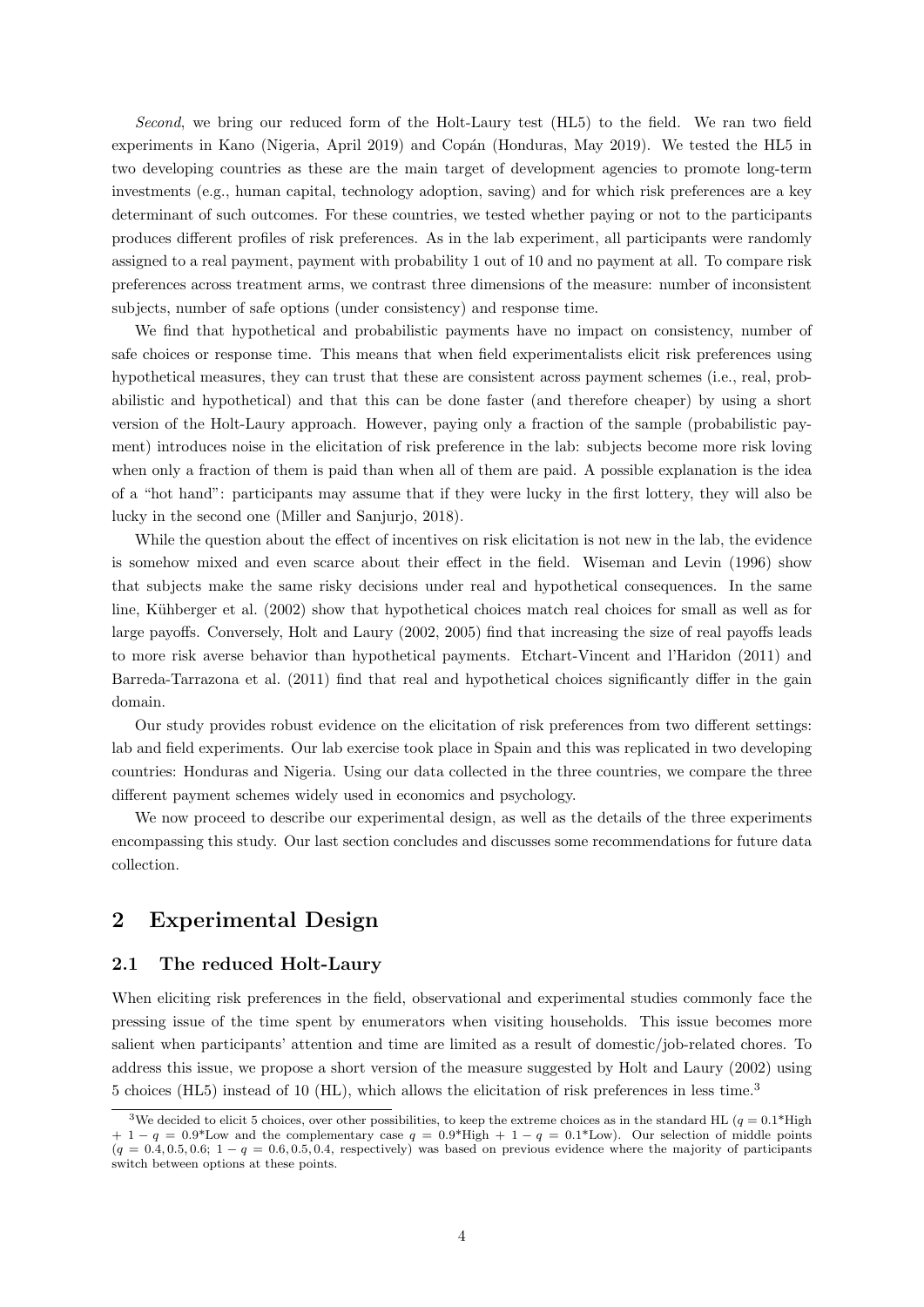The use of a short (trimmed) version of the HL might have a direct impact on the elicitation of risk preferences. To assess this possible effect, in Study 1, we ran a lab experiment to compute differences between HL and HL5. Section 3.4 shows that there are no differences between the short and long measures.

Subsequently, we use in  $Study\ 1, 2$  and 3 the HL5 measure. As in HL, every subject is asked to choose between two lotteries A and B. Both A and B offer a low and high payment with probability  $q$ and  $(1-q)$ . For the HL5, the set of choices is the following:<sup>4</sup>

 $1^{st}$ : for  $q = 0.1 \rightarrow A$ :  $0.1*100N + 0.9*80N$ ; B:  $0.1*200N + 0.9*2N$ .  $2^{nd}$ : for  $q = 0.4 \rightarrow A$ :  $0.4*100N + 0.6*80N$ ; B:  $0.4*200N + 0.6*2N$ .  $3^{rd}$ : for  $q = 0.5 \rightarrow A$ :  $0.5*100N + 0.5*80N$ ; B:  $0.5*200N + 0.5*2N$ .  $4^{th}$ : for  $q = 0.6 \rightarrow A$ :  $0.6*100N + 0.4*80N$ ; B:  $0.6*200N + 0.4*2N$ .  $5^{th}$  for  $q = 0.9 \rightarrow A: 0.9*100N + 0.1*80N; B: 0.9*200N + 0.1*2N.$ 

Observe that the first choice is trivial since the expected value of A is much higher than B (82N vs 21.8N) while the opposite happens in decision 5 (98N vs 180.2N). In decisions 2, 3 and 4 the expected values of A and B are much closer (88N vs 81.2N, 90N vs 101N, 92N vs 120.8N, respectively) therefore subjects preferences for risk –rather than expected value– might play a critical role in the choice between A and B. Under risk neutrality, subjects should select: A, A, B, B, B. Under consistency, A, B, B, B, B implies risk loving and  $B, B, B, B, B$  strong risk loving behaviour. On the contrary,  $A, A, A, B, B$  is indicative of slight risk aversion,  $A, A, A, A, B$  risk aversion and  $A, A, A, A, A$  reflects strong risk aversion.

#### 2.2 Dimensions of Risk Preferences

In Study 1, 2 and 3, we compare three dimensions of the elicitation of risk preference under the three payment schemes. The first one is consistency, that is, whether subjects make inconsistent choices. A typical example of inconsistency is multiple switching from A to B and then from B to A. Any switch from B to A is indeed another example of inconsistency. The second dimension is the number of safe choices (A instead of B) under consistency. Finally, we compute response time, that is, the duration of the task. This last dimension was only measured in  $Study 2$  and 3. Here we summarise our dimensions:

- $C_i$  Consistency: whether the subject makes consistent choices or not.
- $RA_i$  Risk aversion: number of safe choices (A) taking values from 0 to 5, where 5 refers to extremely risk averse.
- $RT_i$  Time: number of seconds spent by the subject to complete the task.

#### 2.3 Experimental Protocol

#### Reduced vs. Long HL

Using a sample of participants in Spain  $(Study 1)$ , we consider two experimental arms with  $1/2$  probability to be selected in one or the other. Subjects are exposed to the reduced HL (5-item HL – HL5) or the long version (10-item HL – HL10).

<sup>4</sup>This example is expressed in Nairas, the local currency in Nigeria.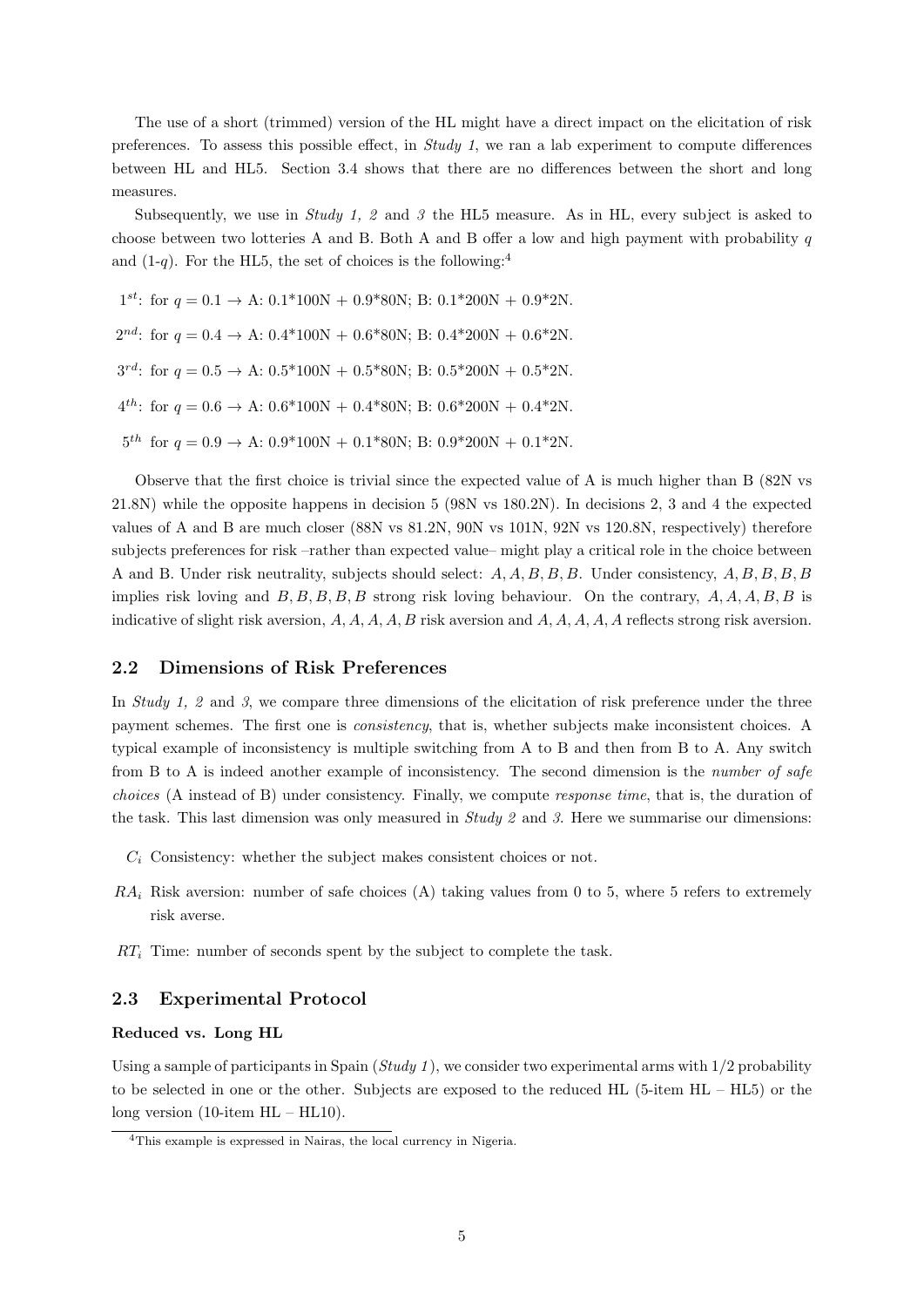#### Payment Schemes

Study 1, 2 and 3 consider three experimental arms with 1/3 probability. Subjects are exposed to payment schemes under the first two arms and to no payment scheme under the third one. The difference across treatments is the probability of being paid, p:

$$
T_R: p = 1; T_B: p = 1/10; T_H: p = 0
$$

Under  $T_R$ , all subjects are certain about receiving a payment, whereas under  $T_H$  subjects are certain of receiving no payment. For each study, the entire sample was randomly assigned to one out of three treatment arms:  $T_R$  refers to real payments,  $T_B$  to 1 out of 10 and  $T_H$  to hypothetical payments. Subjects were fully aware of their payment scheme before the elicitation of their preferences.

#### 2.4 Use of enumerators

Both field experiments (*Study 2* and 3) were conducted by enumerators who were trained by the authors. Using enumerators implied that subjects did not self-manage the instructions and these were read and explained by the enumerator. Enumerators used computer-assisted personal interviewing (CAPI) questionnaires in Nigeria and paper-based in Honduras. In both cases, enumerators received a list of households they had to visit, including the type of questionnaire they had to apply (i.e.,  $T_R$ ,  $T_B$  or  $T_H$ ) questionnaire). The authors conducted the random allocation of treatments prior to the visit to the communities and the enumerators did not have any influence on such selection. To be sure the enumerators were applying the corresponding questionnaire to the households, a field coordinator monitored the correct use of the lists created by the researchers in the ground. Prior to running both experiments, the authors piloted the risk preference questionnaire with around 20 subjects to ensure the translations in Hausa (Nigeria) and Spanish (Honduras) were appropriate to the context. All questionnaires and instructions were originally written in English.

For both field experiments, enumerators conducted all face-to-face interviews in the households of the participants. Only one experimental subject was interviewed per household.

In sharp contrast, Study 1 did not use enumerators for data collection of risk preferences. Subjects self-managed the instructions in a lab.

## 3 Study 1: The lab experiment

This lab experiment was run in the School of Economics and Business at the University of Sevilla, the largest public university in Andalusia (Southern Spain). The experiment used paper-based questionnaires and was conducted the last week of April 2019.

In the majority of lab experiments, participants are university students who are self-selected into the experiment and hold high levels of education, see Exadaktylos et al. (2013). The main advantage of lab experiments is the absolute control of the conditions faced by the subject: a) participants cannot interact among them, unless interaction is required by the experiment; and b) there are no external distractions. For these reasons, a lab experiment is the cleanest approach to test our main research questions: i) do monetary incentives make a difference in the elicitation of risk preferences? and  $ii)$  can we use a simplified version of the HL measure and still being informative as the original 10-item HL?

The HL5 used in the lab is identical to the multiple price list (MPL) shown in subsection 2.1 but adjusting the monetary values according to the Spanish context (amounts were adjusted to be meaningful to Spanish participants and expressed in Euros). Thus, for Study 1 lottery A offers 5 euros with  $q$ probability and 4 euros with  $(1 - q)$ ; lottery B offers 10 and 0.1 euros with probabilities q and  $(1 - q)$ , respectively.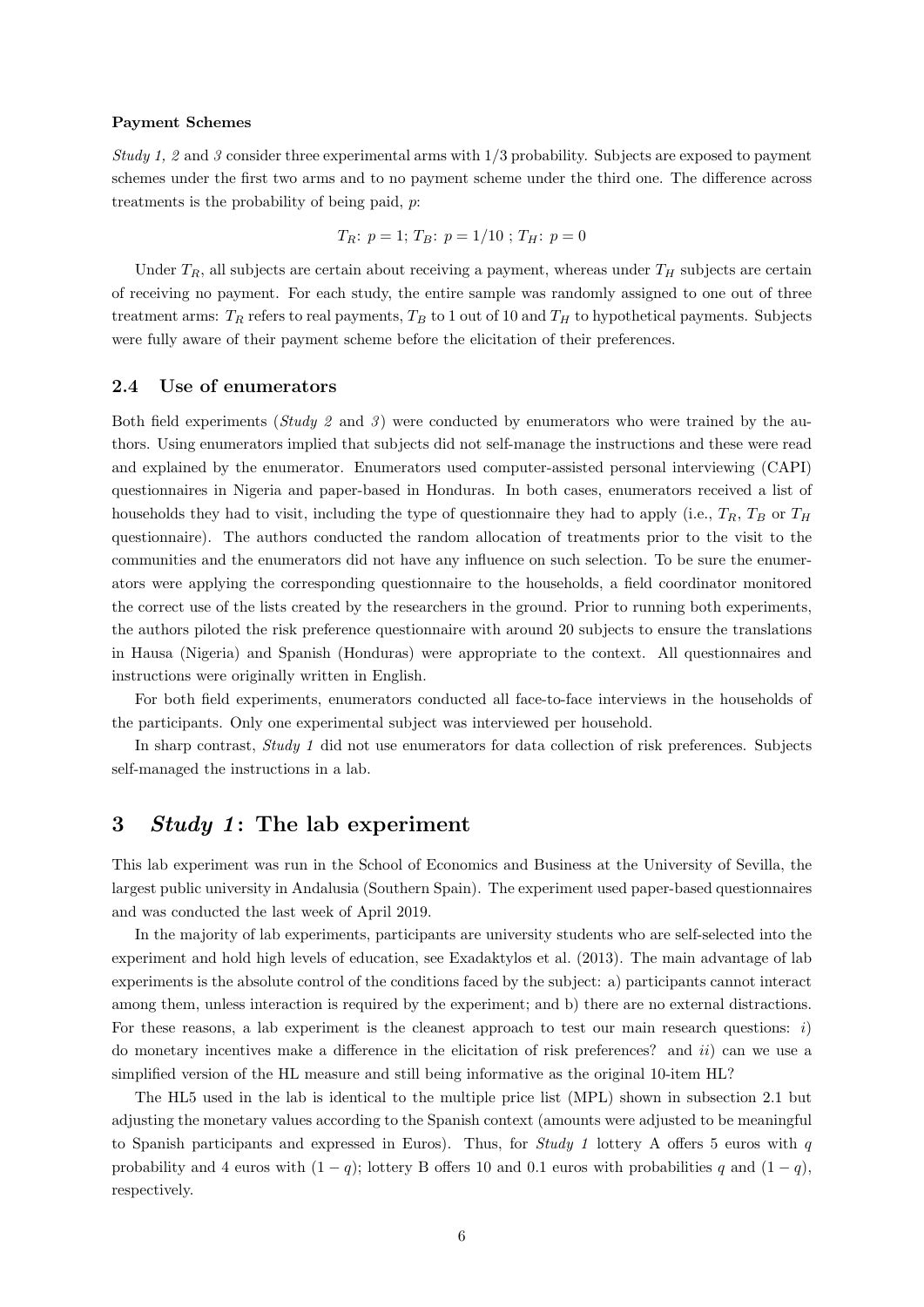The rest of the section is organised as follows. First, we show sample sizes and balance tests for all treatments considered in Study 1. Then we provide details on the ethical approval and pre-registration for this experiment. Next, we present results addressing our two main research questions and finally, we discuss the implications of this study for field experiments.

#### 3.1 Sample size and balance

The entire sample consisted of  $n=178$  Spanish subjects<sup>5</sup>. Every subject was randomly assigned to one out of three payment schemes  $(T_R: 60, T_B: 57, T_H: 62)$ . Table 1 shows the balance between sub-samples.

Table 1 shows no differences across treatments regarding age, gender, cognitive reflection test (CRT) and courses (freshmen, sophomore, etc). Participants included in the BRIS treatment are  $(p < 0.1)$  more likely to belong to year 1 (freshmen). Applying a Bonferroni correction to the p-values, the coefficient is not longer significant.

|            | obs. | $mean_R$ $R-H$ |          | $\boldsymbol{\eta}$ | $ B-H $  | $\boldsymbol{p}$ |
|------------|------|----------------|----------|---------------------|----------|------------------|
|            |      |                |          |                     |          |                  |
| Age        | 178  | 21.567         | 0.154    | 0.806               | $-0.163$ | 0.770            |
| Male       | 178  | 0.500          | $-0.008$ | 0.806               | $-0.026$ | 0.778            |
| Courses    | 178  | 2.967          | 0.017    | 0.938               | $-0.353$ | $0.089*$         |
| <b>CRT</b> | 178  | 0.800          | $-0.090$ | 0.539               | $-0.133$ | 0.370            |

Table 1: Balance across treatments in Study 1

Note: H refers to hypothetical, R real payment and B probabilistic payment with 1 out of 10 chance of winning (BRIS). Inference was made using robust standard errors. \*\*\*  $p < 0.01$ , \*\*  $p < 0.05$ , \*  $p < 0.1$ . R refers to Real, H to Hypothetical and B to BRIS

#### 3.2 Ethics committee and pre-registration

The study was approved by the Ethics Committee of Loyola Andalucía University. All participants signed an informed consent prior to starting the experiment.

The lab experiment was pre-registered in April 10, 2019 and made public in April 25, 2019.<sup>6</sup>

#### 3.3 Results: The impact of payment schemes

Table 2 shows the impact of payment schemes on the risk preference measure. The top of the table focuses on consistency  $(C_i)$  where  $n_c$  corresponds to the number of consistent subjects and the second row shows the number of safe choices  $(RA_i)$  under consistency.

Columns 1-3 show different statistics for each treatment. The percentage of subjects making consistent choices is shown in row 1. These percentages are not significantly different between treatments. Row 2 shows the mean and the standard deviation of the number of safe choices. Again, we do not observe significant differences either.

Finally, columns 4 and 5 provide the regression coefficients of each treatment for the two outcomes variables: consistency and risk aversion responses. For  $C_i$ , we estimate a linear probability model (LPM) and for  $RA_i$  a negative binomial regression model. All regressions control for age, gender, CRT and session fixed effects.

<sup>&</sup>lt;sup>5</sup>We invited  $n=298$  subjects: Approximately 60% subjects entered in the study of the three different payment schemes  $(n=179)$  while around  $40\%$   $(n=119)$  entered in the experiment where we compare the reduced HL5 vs HL10, see subsection 3.4.<br>
<sup>6</sup>More information is available at *AsPredicted* webpage: https://aspredicted.org/2ar2u.pdf.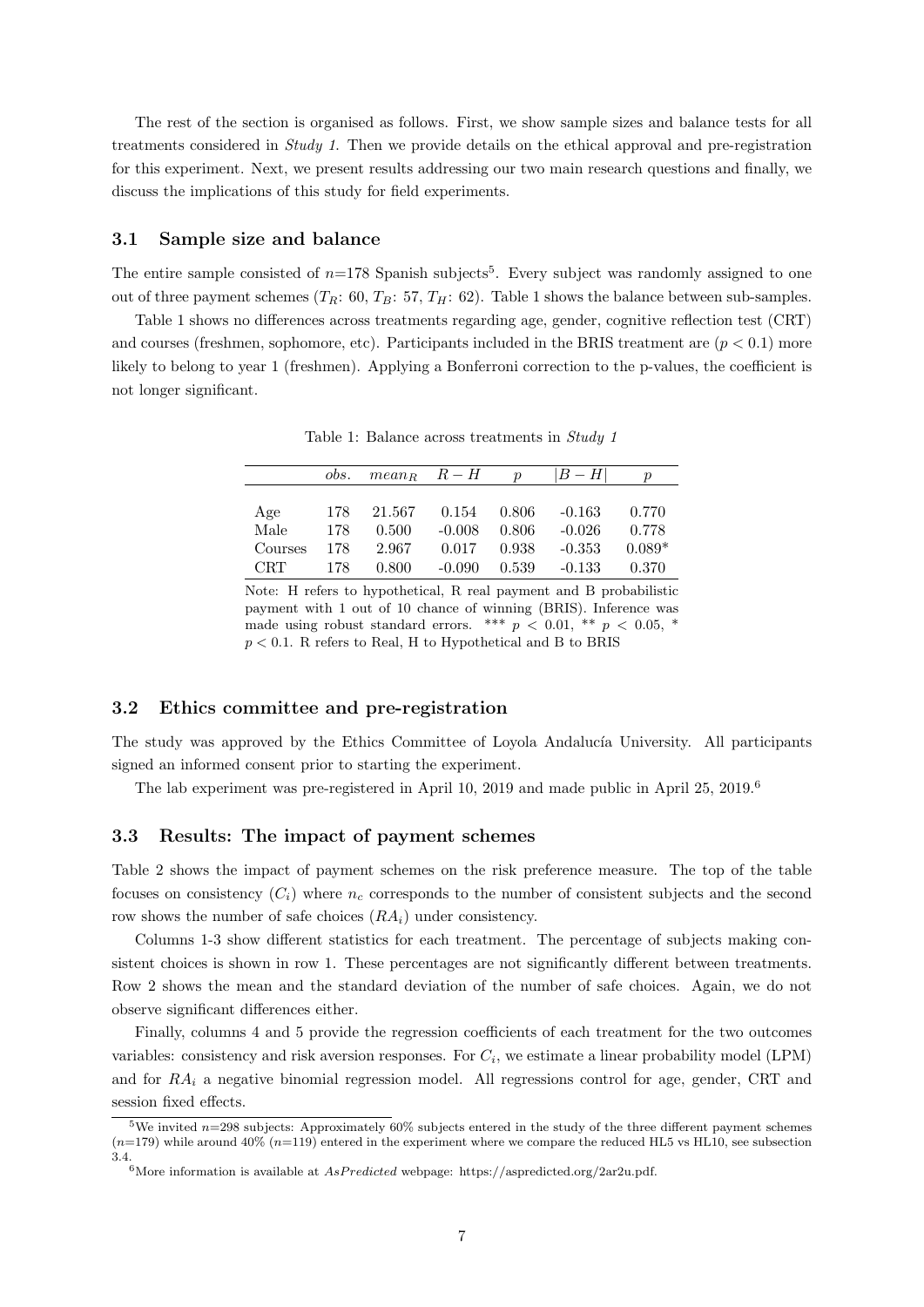Column 5 in Table 2 shows that risk preferences measured under real payments do not differ from those under hypothetical payment. This is true for the number of consistent individuals  $(C_i)$  and the level of risk aversion  $(RA_i)$ .

However, column 4 shows that paying 1 out 10  $(T_B)$  has an impact. While there is no difference in the number of consistent individuals, the number of safe choices is fewer under  $T_B$ . Subjects who are paid under  $p = 1/10$  are less likely to be risk averse, that is, they are more risk loving. The coefficient is significant at the 1% significance level. Since  $T_B$  involves two lotteries (to be selected for payment and the HL), a possible explanation might be that subjects consider that both lotteries are correlated<sup>7</sup>

Figure 1 confirms the results found on the level of risk aversion  $(RA_i)$ . The lines represent the cumulative distribution for the number of safe choices by treatments. While there is no difference between  $T_H$  and  $T_R$  (blue and black lines, respectively), the cumulative distribution for  $T_B$  is above the other two. The latter suggests that paying 1 out 10 generates a higher concentration of subjects choosing a lower number of safe choices than the other payment mechanisms. We performed a Kolmogorov-Smirnov test for equality of distributions for the three treatments. The results confirmed that Hypothetical and Real treatment present the same distribution while the BRIS treatment not  $(T_H \text{ vs } T_R, p = 0.80; T_H \text{ vs }$  $T_B$ ,  $p = 0.03$ ;  $T_R$  vs  $T_B$ ,  $p = 0.02$ ).

|        | Table 2: |       | Summary results in the Lab – Study 1 |       |                     |               |  |  |
|--------|----------|-------|--------------------------------------|-------|---------------------|---------------|--|--|
|        |          | (1)   | (2)                                  | (3)   | (4)                 | (5)           |  |  |
|        |          | $T_R$ | $T_B$                                | $T_H$ | $\hat{\beta}_{T_B}$ | $\beta_{T_R}$ |  |  |
| $C_i$  |          |       |                                      |       |                     |               |  |  |
|        | $n_{c}$  | 49    | 49                                   | 53    | 0.003               | $-0.053$      |  |  |
|        | %        | 81.6  | 85.9                                 | 86.8  | (0.958)             | (0.435)       |  |  |
| $RA_i$ |          |       |                                      |       |                     |               |  |  |
|        | mean     | 2.938 | 2.796                                | 2.285 | $-0.537**$          | 0.135         |  |  |
|        | SD       | 1.068 | 1.219                                | 1.258 | (0.050)             | (0.541)       |  |  |
| Эbs.   |          | 60    | 57                                   | 62    |                     |               |  |  |

Note: Column 4 and 5 display the coefficients of regressing each outcome variable (row) in the Real and BRIS treatment (column). We use the treatment with hypothetical money as a reference group, that is, the coefficients in column 4 and 5 estimate the difference between  $T_B$  and  $T_B$  payment with respect to the Hypothetical treatment  $(T_H)$ .

<sup>7</sup>Under the idea of a "hot hand", participants may assume that if they were lucky in the first lottery, they will also be lucky in the second one (Miller and Sanjurjo, 2018).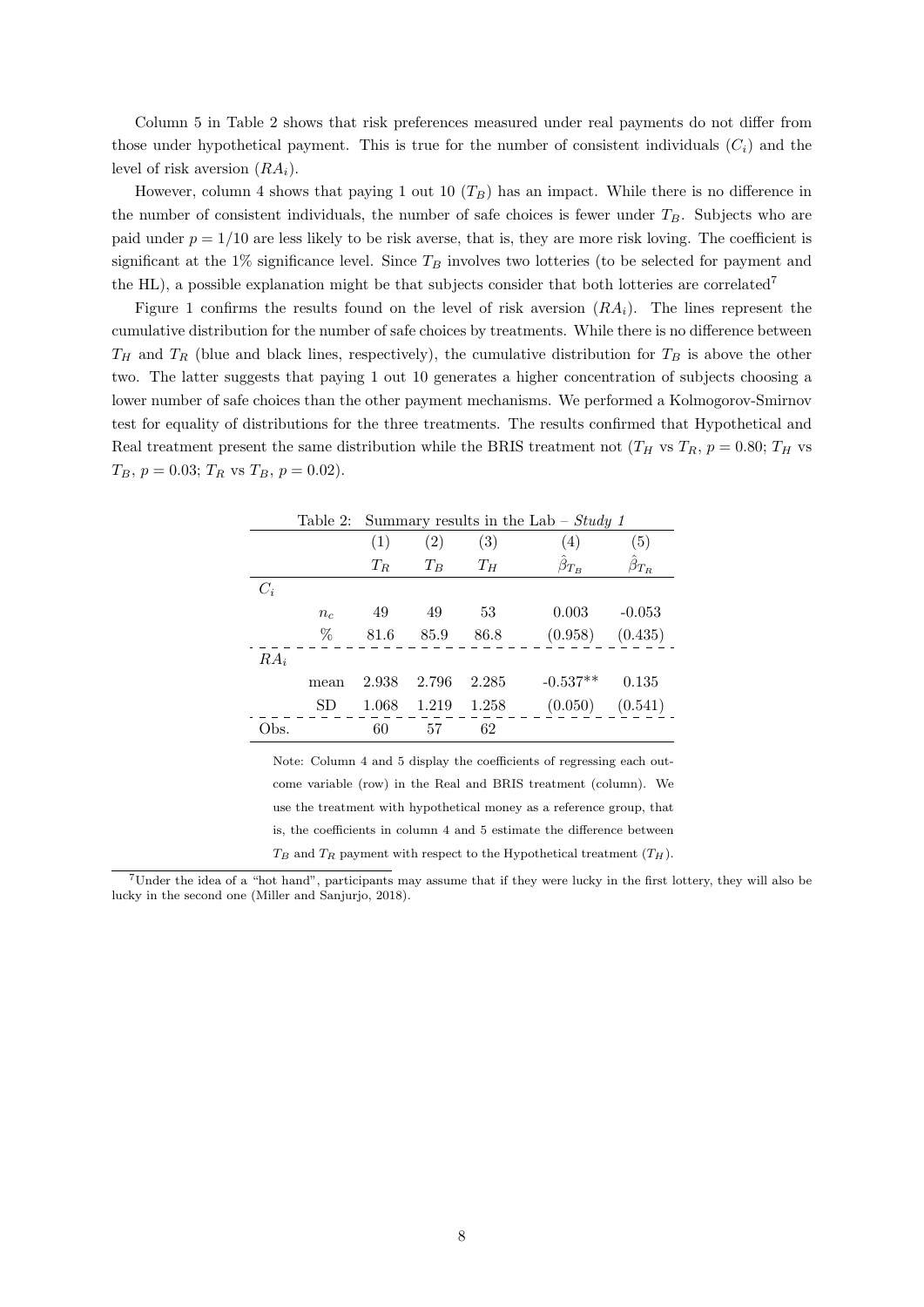

Figure 1: Cumulative distribution for the number of safe choices.

As robustness check, in the Appendix we show that these results are hold using different specifications<sup>8</sup>. From the findings of  $Study\ 1$ , we conclude:

- Result 1: Compared to hypothetical payments in the lab: paying all the subjects have no impact in consistency or number of safe choices.
- Result 2: Compared to hypothetical payments in the lab: paying 1/10 generates no differences in terms of consistency but decreases the level of risk aversion.

#### 3.4 Testing the reduced Holt-Laury

As noted before, our field set-up uses a reduced version of the HL test. In here, we test whether this trimmed version has any potential impact on the individual choices (consistency and risk aversion). The second lab experiment was conducted with 40% of the original pool of participants and took place in the same place as the previous experiment on payment schemes, see footnote 5. In this study, subjects were randomly assigned to one out of two experimental arms (by treatments,  $T_R$ : 60,  $T_H$ : 59). Observe that we do not have  $T_B$  in this sample.

Table 3 addresses two main questions:  $i)$  whether paying or not has an impact on risk choices in the HL10 and ii) whether short (HL5) and long (H10) lottery tasks generate similar risk preference profiles.<sup>9</sup>

First and second columns show real and hypothetical HL10:  $HL10_R$  and  $HL10_H$ . Rows 1 and 2 show the number of consistent individuals  $(n_c)$  and the number of safe choices  $(RA_i)$  under consistency.

<sup>&</sup>lt;sup>8</sup>Table A1 shows the results for  $C_i$ . Columns 1 reports the results with no controls:  $\hat{\beta}_{T_B} = -0.009(p = 0.885)$ &  $\hat{\beta}_{T_R}$  = -0.052(p = 0.434). Columns 2 shows the results with controls but without FE:  $\hat{\beta}_{T_B}$  = 0.003(p = 0.958)  $\&\hat{\beta}_{T_R}=-0.053(p=0.435)$ . Finally, column 4 shows the results with controls, without FE but clustering errors by session (bootstrapped):  $\hat{\beta}_{T_B} = 0.003(p = 0.959)$  &  $\hat{\beta}_{T_R} = -0.053(p = 0.317)$ . Table A2 studies the number of safe choices,  $RA_i$ : i) No controls:  $\hat{\beta}_{T_B} = -0.540(p = 0.038)$  &  $\hat{\beta}_{T_B} = 0.133(p = 0.525)$ . ii) With controls but without FE:  $\hat{\beta}_{T_B} = -0.553(p = 0.032) \& \hat{\beta}_{T_B} = -0.156(p = 0.449)$ . *iii*) With controls without FE but clustering errors by session (bootstrapped):  $\hat{\beta}_{T_B} = -0.553(p = 0.006) \& \hat{\beta}_{T_B} = 0.156(p = 0.469).$ 

<sup>9</sup>Hereafter we use HL10 to refer to the 10-item HL to emphasise the number of choices under the original Holt-Laury measure.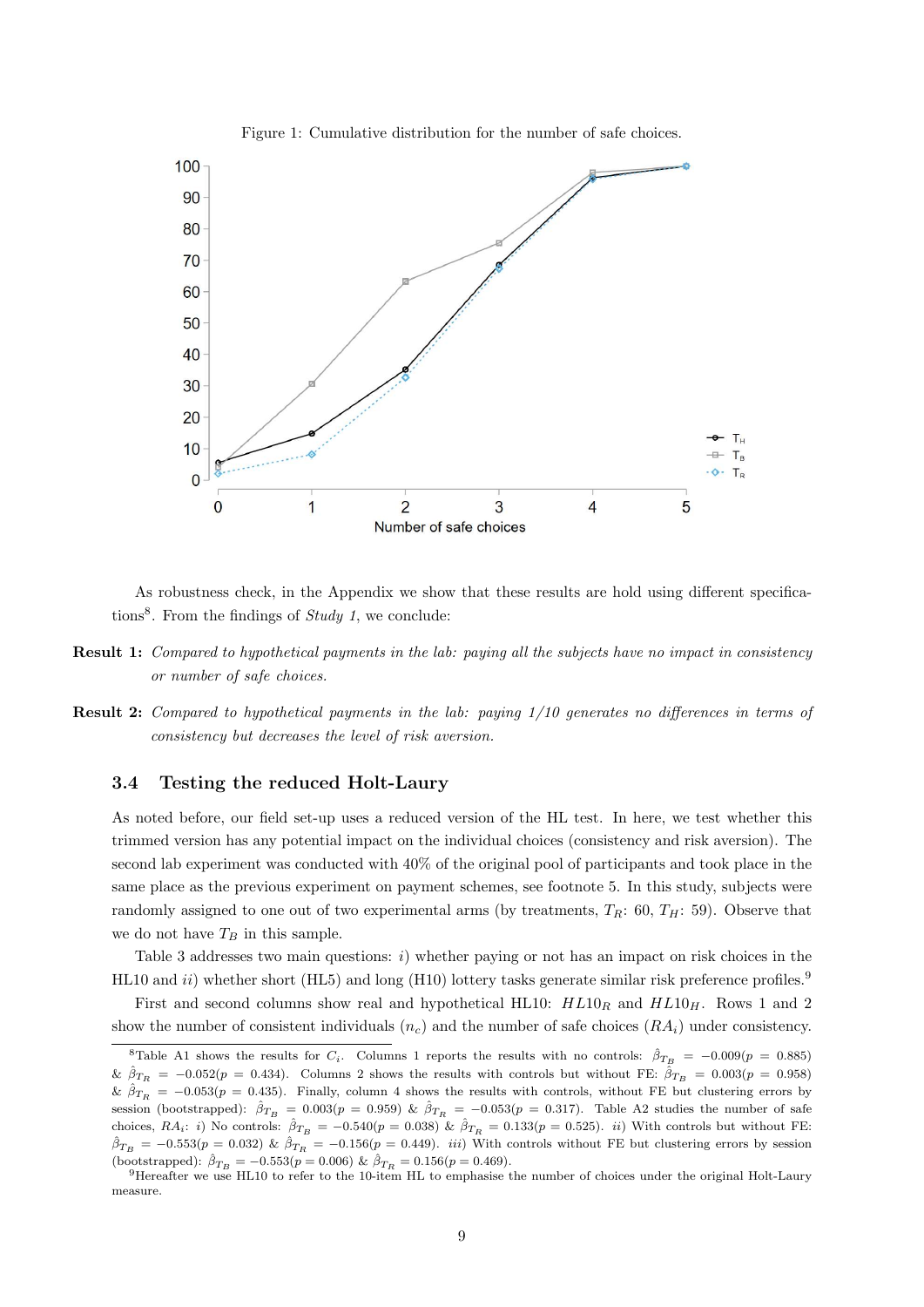|        |       |          | Table 3: Testing the reduced HL version |               |                        |                        |  |
|--------|-------|----------|-----------------------------------------|---------------|------------------------|------------------------|--|
|        |       | $\perp$  | $\left( 2\right)$                       | 3)            | $\pm$                  | [5]                    |  |
|        |       | $HL10_R$ | $HL10_H$                                | $\beta_{T_H}$ | $\hat{\beta}_{5R 10R}$ | $\hat{\beta}_{5H 10H}$ |  |
| $C_i$  |       |          |                                         |               |                        |                        |  |
|        | $n_c$ | 53       | 49                                      | $-0.022$      | 0.082                  | $-0.067$               |  |
|        | %     | 88.3     | 83.0                                    | (0.773)       | (0.269)                | (0.305)                |  |
| $RA_i$ |       |          |                                         |               |                        |                        |  |
|        | mean  | 2.849    | 2.530                                   | $-0.316$      | $-0.332$               | $-0.285$               |  |
|        | SD    | 1.276    | 1.156                                   | (0.258)       | (0.178)                | (0.283)                |  |
| Obs.   |       | 60       | 59                                      |               |                        |                        |  |

Note: Column 3 reports the coefficients of regressing each outcome variable (rows) in the hypothetical treatment in the HL10. Column 4 and 5 compare HL5 and HL10 in terms of the outcome variables, maintaining constant the payment scheme. P-values are in parentheses.

Columns 3-5 show the regression analysis. As before, regressions control for age, gender, CRT and session fixed effects.

Column 3 replicates Result 1 for HL10. This means that hypothetical payments have no impact in consistency or number of safe choices using the long version HL.

Column 4 and 5 addresses whether HL5 produces different risk preference profiles from HL10 or not.<sup>10</sup> Column  $4 - \hat{\beta}_{5R|10R}$  – compares HL5 and HL10 under real payments. Regression uses the same controls and fixed effects noted before. No significant differences are found.

Column  $5 - \hat{\beta}_{5H|10H}$  – compares HL5 and HL10 under *hypothetical* incentives. Regression also uses the same controls and fixed effects. We do not find significant differences between HL5 and HL10 when using hypothetical payments.

From this second part of Study 1, we conclude:

Result 3: Compared to the HL10 in the lab: The HL5 produces similar outcomes in terms of consistency and number of safe choices regardless the payment scheme.

#### 3.5 Discussion

Study 1 analyses risky decision-making in the lab. We address two main questions: i) whether the payment scheme impacts the measurement of risk preferences and ii) whether the instrument (the reduced HL5 task) affects such measurement.

Result 1 shows that paying all the subjects or none have no significant effect on consistency or number of safe choices. This is a critical issue for field data collection since samples (and therefore costs) are substantial when household visits are required.

Result 2, on the contrary, shows that BRIS payments may have an impact on risk taking (although do not alter inconsistency).

Result 3 shows that the HL5 we used in the field has no impact on the measurement of risk preferences: neither in consistency nor in number of safe choices. This is also relevant for field studies where time constraints are frequently present.

Overall, Study 1 served for two purposes: to test whether incentives are important (and apparently are not) and to test whether our "fast" instrument is informative. In the following two sections, we will test Result 1 and 2 in the field – Nigeria and Honduras – using the short version HL5.

<sup>&</sup>lt;sup>10</sup>We use the samples of  $HL5_R$  and  $HL5_H$  from the previous study.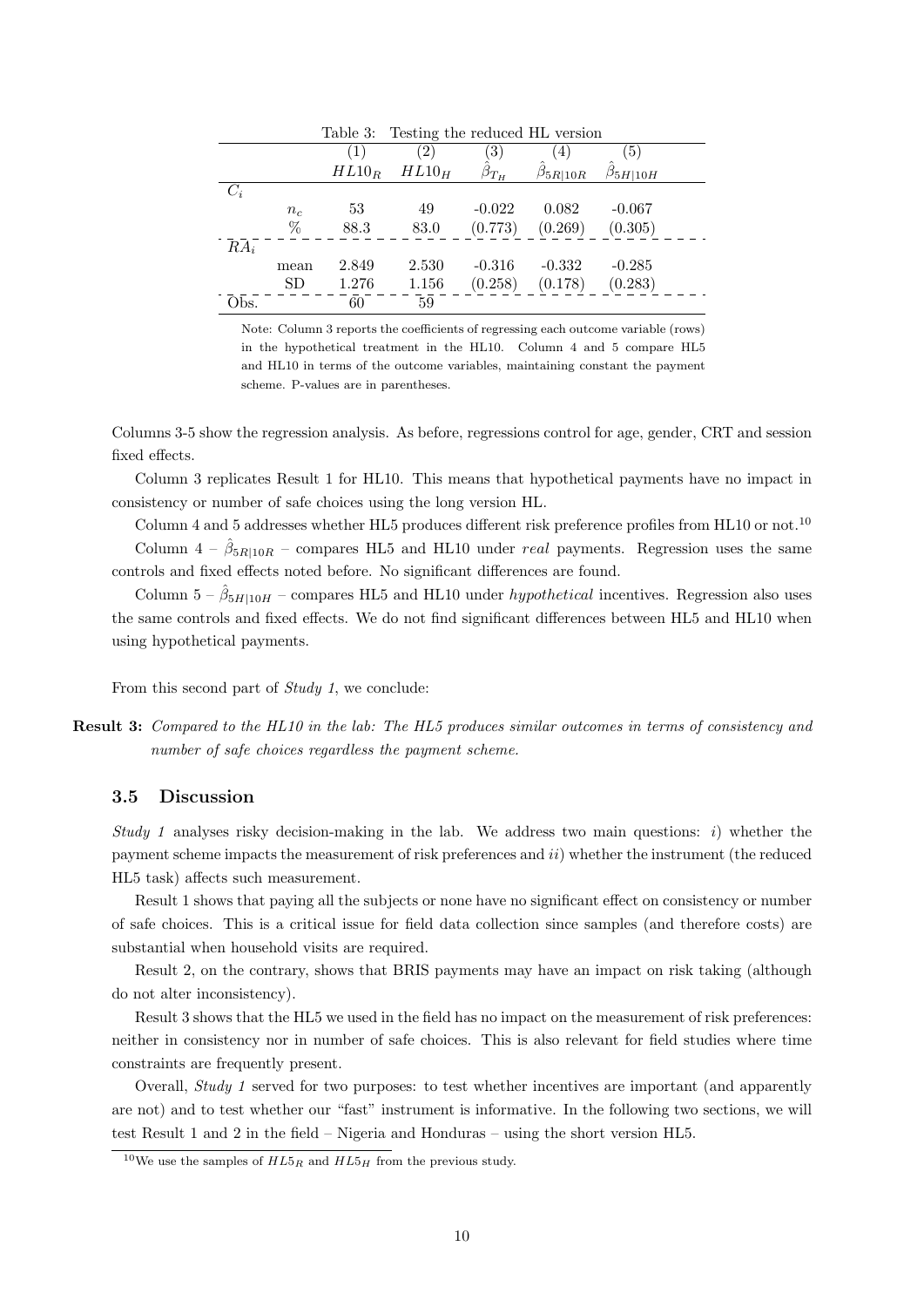## 4 Study 2: Field in Nigeria

This study was conducted in Kano (Nigeria) in April 2019. We ran the field experiment in three different villages in Kano: Dorayi, Ja'en and Gidan Maharba where 360 households were randomly selected. Our sample in each village was selected according to the eligibility criterion of having at least one child between 6 and 9 years old.

The experiment was composed of four modules: social norms (coordination games), subjective expectations, time and risk preferences. The HL5 was the last module we elicited. Random assignment to  $T_R$ ,  $T_B$  or  $T_H$  treatments remained the same throughout the entire experiment. Response time  $(RT_i)$ was collected using CAPI for all four modules.

To elicit risk preferences, we used the same HL5 as in the lab experiment. We adapted the currency to Nairas (see the example in subsection 2.1). On average, subjects earned 126 Nairas in the HL5 section<sup>11</sup>.

The rest of the section is organised as follows: First we show the sample size and balance across treatments. Then, we describe the ethical approval and pre-registration. Last, we show results and discuss the implications of our main findings for field experiments.

#### 4.1 Sample size and balance

Sample size is  $n = 360$  (by treatments,  $T_R$ : 120,  $T_B$ : 124,  $T_H$ : 116). Table 4 shows the balance between subsamples.

In this sample, 25% has no education, 8% has completed primary education and 32% has completed the secondary education. Around 40% of the sample is female and the average age is 39 years old. This sample is quite different from the sample used in the lab, but reflects common characteristics of the populations studied in Development Economics and who are subject to interventions aiming at increasing financial and human capital investment.

Table 4 shows the balance across treatments. We observe significant differences in age, where subjects in the real and BRIS treatment  $(T_R \text{ and } T_B)$  have 2.7 years more than those in the hypothetical treatment  $(T_H)$ . Another significant difference appears in the number of children at age 6-9, where those in the BRIS treatment  $(T_B)$  have a higher number than in  $T_H$ . However, all these differences were no longer significant after adjusting p-values using Bonferroni corrections.

|               | obs. | $mean_{H}$ | $R-H$    | $\boldsymbol{v}$ | $B-H$    | р         |
|---------------|------|------------|----------|------------------|----------|-----------|
|               |      |            |          |                  |          |           |
| Age           | 360  | 39.605     | 2.695    | $0.049**$        | 2.807    | $0.032**$ |
| Female        | 360  | 0.403      | $-0.003$ | 0.957            | 0.033    | 0.607     |
| Education     | 360  | 9.245      | $-0.154$ | 0.860            | 0.548    | 0.508     |
| $Sufficient+$ | 360  | 0.816      | $-0.007$ | 0.885            | $-0.006$ | 0.902     |
| $#$ children  | 360  | 1.625      | $-0.037$ | 0.704            | 0.232    | $0.029**$ |

Table 4: Balance across treatments in Nigeria field

Note: Inference was made using robust standard errors. \*\*\*  $p < 0.01$ , \*\*  $p < 0.05$ , \*  $p < 0.1$ . Sufficient refers to sufficient money to eat. R refers to Real, H to Hypothetical and B to BRIS.

#### 4.2 Ethics committee and pre-registration

Study 2 was approved by the Ethics Committee of Middlesex University London. All participants signed an informed consent.

 $11$ We planned payments in order to cover one-day average wage for the entire experiment. This daily average wage was equal to 1080 Nairas (3 US\$). We paid (on average) 350N in coordination, 405N in time discount and 126N in risk.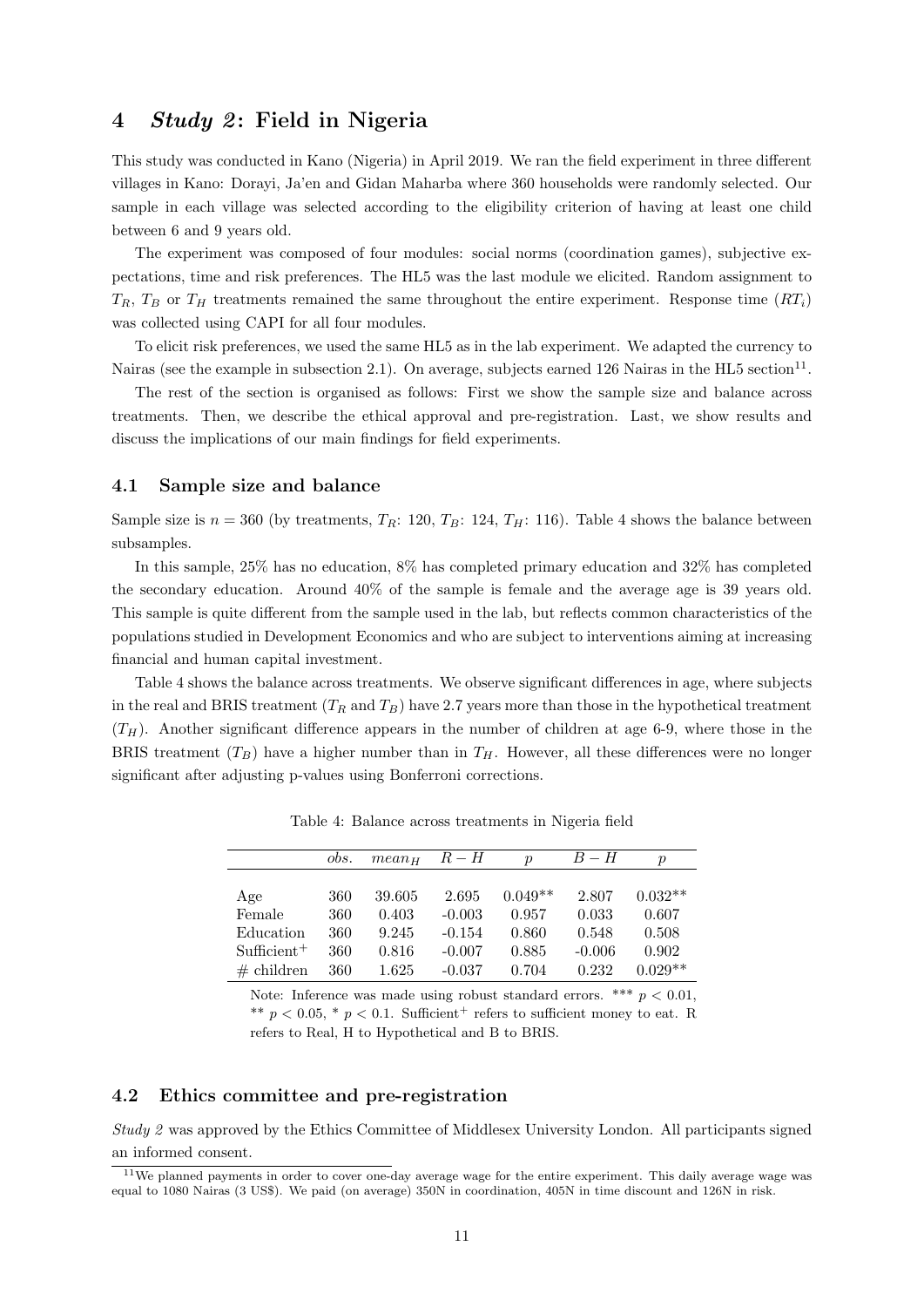The field study was pre-registered in April 15, 2019 and made public in April 25, 2019.<sup>12</sup>

#### 4.3 Results

Table 5 reports a summary of results. The top of the table shows consistency  $(C_i)$ , where  $n_c$  and % reflects the number and percentage of consistent subjects, respectively. The second line focuses on number of safe choices or risk aversion  $(RA_i)$  and the last one reflects the response time  $(RT_i)$ . The number of observations per treatment appears at the bottom of the table. Columns 1, 2 and 3 report consistency and the number of safe choices by experimental arms  $T_R$ ,  $T_B$  and  $T_H$ . The last columns show the regression coefficients of outcome variables on the treatment variables  $T_B$  and  $T_R$ .

|                   | Table 5: |        |                   | Summary results in Nigeria field |                     |                   |
|-------------------|----------|--------|-------------------|----------------------------------|---------------------|-------------------|
|                   |          | (1)    | $\left( 2\right)$ | $\left( 3\right)$                | 4)                  | $\left( 5\right)$ |
|                   |          | $T_R$  | $T_B$             | $T_H$                            | $\hat{\beta}_{T_B}$ | $\beta_{T_R}$     |
| $C_i$             |          |        |                   |                                  |                     |                   |
|                   | $n_{c}$  | 117    | 119               | 111                              | $-0.004$            | 0.005             |
|                   | %        | 97.5   | 94.4              | 97.4                             | (0.835)             | (0.758)           |
| $R\overline{A_i}$ |          |        |                   |                                  |                     |                   |
|                   | mean     | 3.085  | 2.899             | 3.135                            | $-0.119$            | $-0.027$          |
|                   | st. dev. | 1.534  | 1.607             | 1.615                            | (0.459)             | (0.867)           |
| $RT_i$            |          |        |                   |                                  |                     |                   |
|                   | mean     | 54.558 | 58.198            | 58.877                           | 5.243               | $14.646*$         |
|                   | st. dev. | 69.322 | 80.773            | 67.321                           | (0.535)             | (0.082)           |
| Obs $(n)$         |          | 120    | 126               | 114                              |                     |                   |

Note: Column 4 and 5 reflect the regression coefficients for each outcome variable (rows) in the BRIS and Real treatments (columns). We use the treatment with hypothetical money as a reference group. The time variable is expressed in seconds. Robust p-values are presented in parentheses. Significance levels:  $*_p$ 0.10, \*\* $p < 0.05$  and \*\*\* $p < 0.01$ .

As shown in Table 5 the fraction of consistent individuals, the mean of safe choices and the response time are nearly the same across treatments, which implies that there are no significant differences.

To test whether there are statistical differences between treatments we run different regression models: a linear probability model for  $C_i$ , a negative binomial regression for  $RA_i$  and an OLS for  $RT_i$ . All models control for enumerator effects, age, gender, education level and income. The last 2 columns of Table 5 show the results of these regressions: column 4 focuses on the BRIS treatment and column 5 on the real case. The reference group is the hypothetical payment in both cases.

For  $C_i$  (first row), we do not find any significant effect between  $T_B$  and  $T_H$ . The estimated impact of paying  $1/10$  (vs hypothetical payment) is not significant  $(p = 0.835)$ . Similarly the estimated impact of paying all subjects (real) is not significant ( $p = 0.388$ ). Table B1 in the Appendix show that these results are robust to different model specifications.

For  $RA_i$  (second row) no significant differences are found between treatments either. The estimated coefficients  $T_B$  and  $T_R$  are not significant ( $p = 0.459$  and  $p = 0.867$ ). These results are also robust to different model specifications (see Table B2 in Appendix).

Finally,  $RT_i$  (last row) offers some differences across treatments: While there is no effect for  $T_B$  $(p > 0.1)$  we find that  $T_R$  is positive but weakly significant  $(p = 0.082)$ . Indeed subjects making incentivized choices (with probability equal one of received a payment) are 15 seconds slower than those making hypothetical choices. However, these results are not robust to different model specifications (see Table B3 of in Appendix).

 $12$ Further information can be found in: https://aspredicted.org/6qh4a.pdf.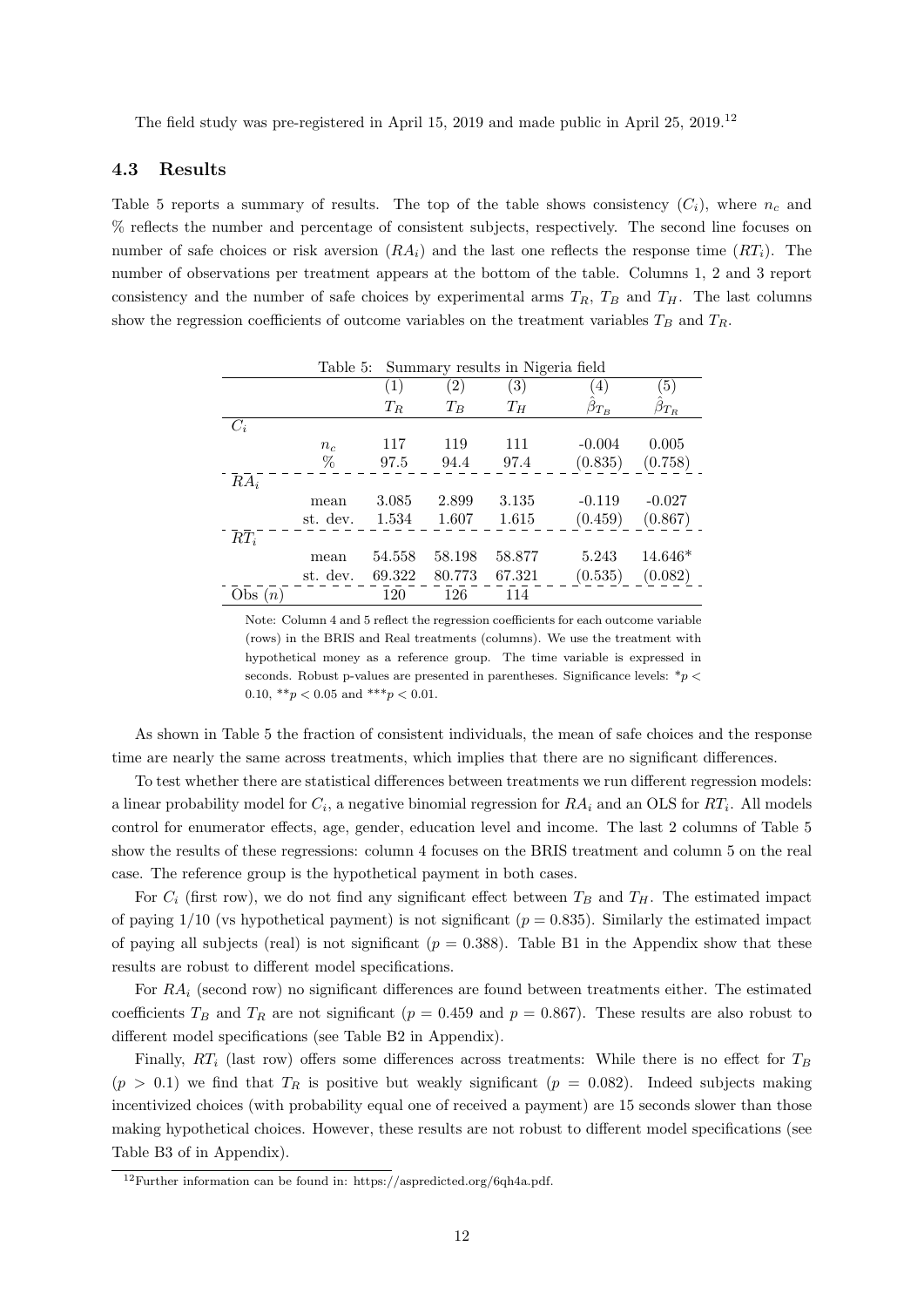Finally, Figure 2 shows the cumulative distribution of the number of safe choices for the three treatments. The three lines are similar to each other and they cross for some values of safe choices. A Kolmogorov-Smirnov test also provides evidence that the three treatments present the same distribution  $(T_H \text{ vs } T_R, p = 0.99; T_H \text{ vs } T_B, p = 0.43; T_R \text{ vs } T_B, p = 0.99).$ 



Figure 2: Cumulative distribution for the number of safe choices in Nigeria.

In this study, we find that the payment scheme has no impact on consistency and the number of safe choices. For the last outcome, it also shows no difference in distributions between payment schemes. However, we find a slightly significant effect of real payments over the response time.

Here we summarise our main findings for  $Study$  2:

- Result 4: Compared to hypothetical payments in the field: paying all subjects have no impact in consistency or number of safe choices.
- Result 5: Compared to hypothetical payments in the field: Paying 1/10 payments have no impact in consistency, number of safe choices or response time.

Note that the fact that subjects are (weakly) faster in hypothetical choices is not included in R4 since its not consistent.

#### 4.4 Discussion

Results provided in Study 2 show that elicitation of risk preferences with monetary incentives in the field provides the same results as the hypothetical ones.

## 5 Study 3: Field in Honduras

The main purpose of this experiment is to test whether Results 4 and 5 replicate in a different location (Banerjee et al., 2017; Peters et al., 2018; Al-Ubaydli et al., 2017). We ran a replication of the Nigerian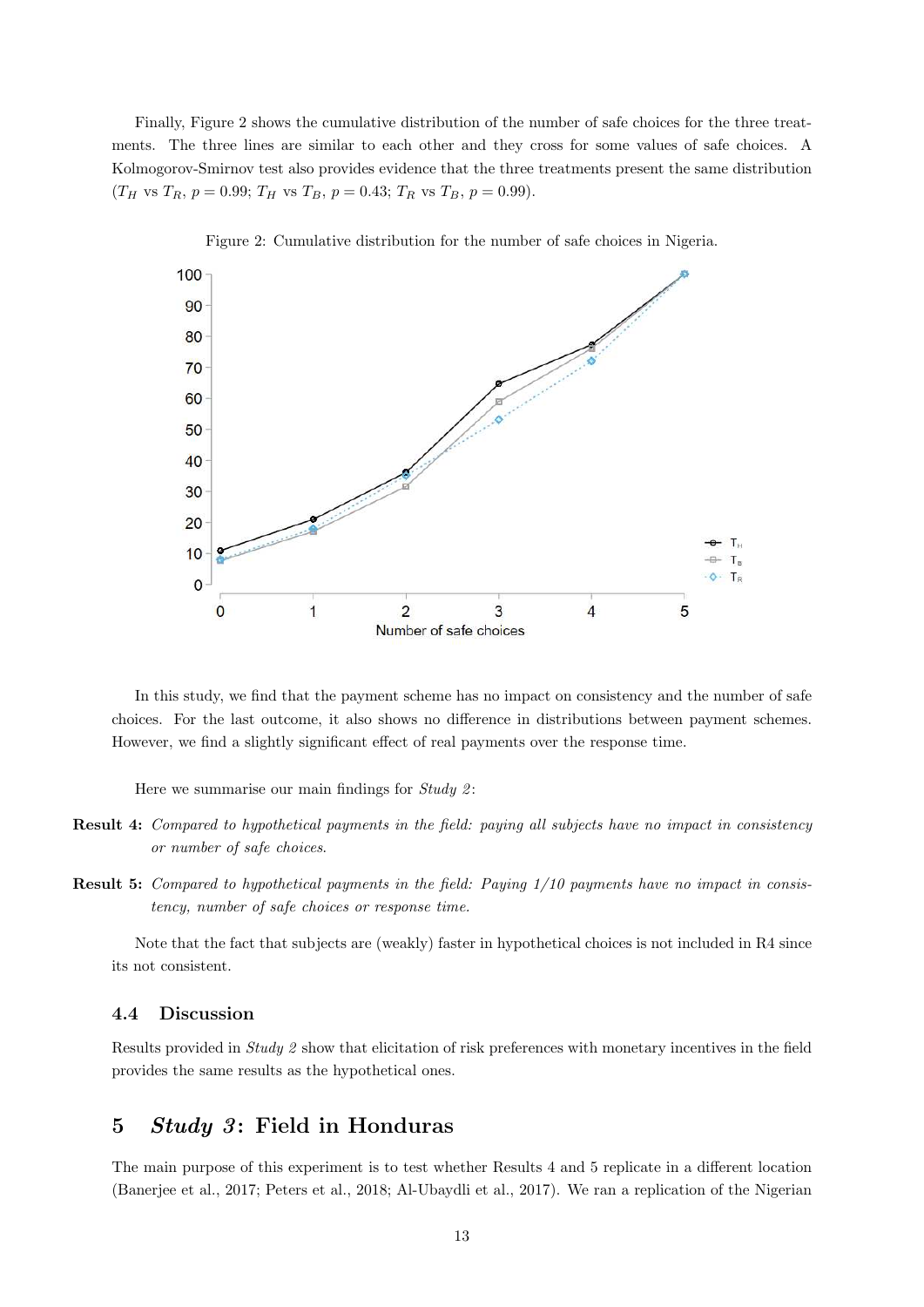experiment in Santa Rosa de Copán (Honduras) between May 1 and 14, 2019. Our experiment took place in four different districts in Santa Rosa de Copán: Osorio, El Carmen, Prado Alto and Santa Teresa, where 360 households were randomly selected based on the eligibility criterion of having a child between 6 and 9 years old, following the criterion used for the field experiment in Nigeria.

As in Nigeria, the entire experiment consisted of four tasks (coordination, expectations, risk and time preferences). The main difference is that the risk preference task took place in the 3rd position, not in the last one as in Study 2. Subjects assignment to  $T_R$ ,  $T_B$  or  $T_H$  remained the same for the entire experiment.  $RT_i$  was recorded by the enumerator for the entire block of risk preferences.

To elicit risk preferences, we used the same reduced HL task (HL5) as in the lab experiment and in Study 2. We just adapted the currency to Lempiras (see the example in subsection 2.1). On average, subjects earned 18 Lempiras in the HL5, instead of paying 100N or 80N in lottery A we paid 50L or 40L. In lottery B we changed 200N and 2N to 100L and  $1L^{13}$ .

The rest of the section is organised as follows: First we show the sample size and balance. Then, we give details on the Ethics committee and the pre-registration. Last, we show results and discuss their implications on field experiments.

#### 5.1 Sample size and balance

The total sample consist of 360 subjects. Every subject was randomly assigned to 1 out of 3 arms resulting the following distribution.  $T_R$ : 109,  $T_H$ : 126,  $T_H$ : 125. Table 6 shows the balance across treatments. We observe significant differences in age, where the subjects allocated to the real payment  $(T_R)$  had 3.3 years less than those allocated to the hypothetical payment  $(T_H)$ . However, this difference is not economically important (9% of the average age).

#### 5.2 Ethics committee and and pre-registration

Study  $3$  was approved by Loyola Andalucía Ethics Committee. All participants signed an informed consent.

The field study was pre-registered in April 15, 2019 and made public in April 25, 2019. <sup>14</sup>

|                       | obs. |        | $mean_B$ $T_B - T_H$ | $\boldsymbol{p}$ | $T_R-T_H$         | р     |
|-----------------------|------|--------|----------------------|------------------|-------------------|-------|
|                       |      |        |                      |                  |                   |       |
| Age                   | 359  | 35.750 | $-1.059$             |                  | $0.406 -3.310***$ | 0.006 |
| Male                  | 360  | 0.144  | 0.015                | 0.746            | 0.034             | 0.437 |
| Education             | 358  | 9.048  | 0.170                | 0.763            | $-0.002$          | 0.997 |
| $\text{Sufficient}^+$ | 360  | 0.768  | 0.009                | 0.854            | 0.003             | 0.962 |

Table 6: Balance across treatments in Honduras field

Note: Inference was made using robust standard errors. \*\*\*  $p < 0.01$ . \*\*  $p < 0.05$ , \*  $p < 0.1$ . Sufficient refers to sufficient money to eat. R refers to Real, H to Hypothetical and B to BRIS.

#### 5.3 Results

Table 7 shows the summary of results. As in Study 2, the top of the table refers to consistency  $(C_i)$ , the second line to risk aversion  $(RA_i)$  and the last one to response time  $(RT_i)$ . The number of observations per treatment appears in the bottom of the table. Columns 1, 2 and 3 respectively show the relevant

<sup>13</sup>The daily wage of unskilled workers in this rural community is about 150L (6 US\$)

<sup>14</sup>Further details can be found in: https://aspredicted.org/6qh4a.pdf.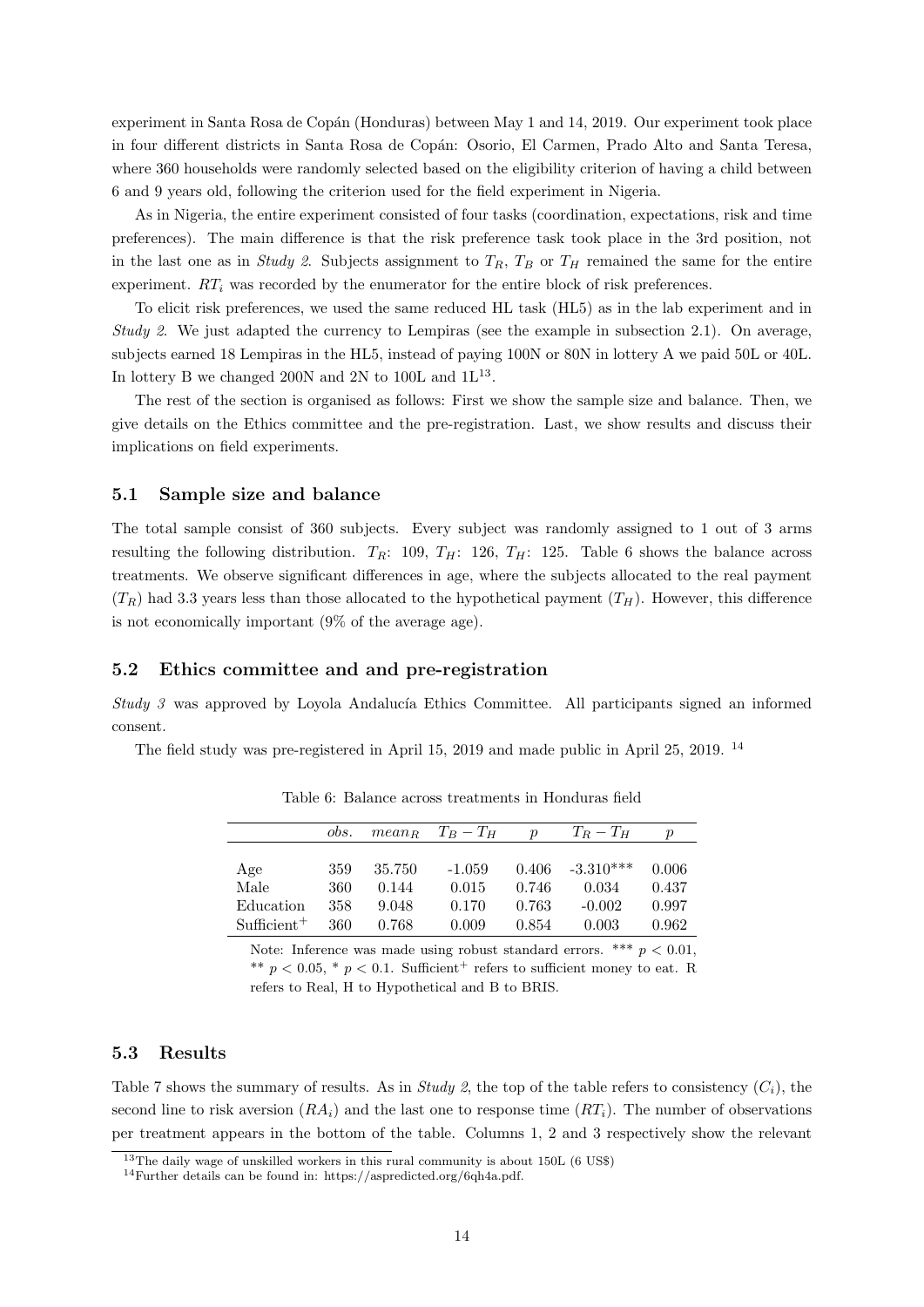values for  $T_R$ ,  $T_B$  and  $T_H$ . The last 2 columns show the estimated impact of the payment scheme using a negative binomial model with controls: column 4 focuses on the BRIS payment and column 5 on the real case (where the reference group is the hypothetical payment).

For consistency  $C_i$  (first row), both treatments  $T_B$  and  $T_R$  are no significant ( $p = 0.563$  and  $p = 0.416$ , respectively). These results are robust to different specifications (see Table C1).

Finally, our payment schemes have no impact on risk aversion and response time. It should be notice, that the coefficients of both treatments in  $RT_i$  are positive. This suggests that paying all subjects or 1 out 10 increases the response time in comparison to hypothetical payments, however, the difference is not economically relevant (between 11 and 14 seconds).

As before, Figure 3 shows the cumulative distributions for the three treatments and confirms the results found on the level of risk aversion  $(RA_i)$ . While there is no difference between  $T_R$  and  $T_B$  lines,  $T_H$  line is below the other two lines. However, a Kolmogorov-Smirnov test provides evidence that the three treatments have no significant differences in their cumulative distributions ( $T_H$  vs  $T_R$ ,  $p = 0.80$ ;  $T_H$  vs  $T_B$ ,  $p = 0.99$ ;  $T_R$  vs  $T_B$ ,  $p = 0.98$ ).

|           | Table 7: |         | Summary results in Honduras field |         |                     |                     |  |
|-----------|----------|---------|-----------------------------------|---------|---------------------|---------------------|--|
|           |          | (1)     | (2)                               | (3)     | (4)                 | (5)                 |  |
|           |          | $T_R$   | $T_B$                             | $T_H$   | $\hat{\beta}_{T_B}$ | $\hat{\beta}_{T_R}$ |  |
| $C_i$     |          |         |                                   |         |                     |                     |  |
|           | $n_c$    | 80      | 102                               | 98      | 0.047               | $-0.051$            |  |
|           | %        | 73.4    | 80.9                              | 78.2    | (0.364)             | (0.384)             |  |
| $RA_i$    |          |         |                                   |         |                     |                     |  |
|           | mean     | 1.787   | 1.833                             | 2.030   | $-0.151$            | $-0.230$            |  |
|           | st. dev. | 1.572   | 1.554                             | 1.608   | (0.456)             | (0.317)             |  |
| $RT_i$    |          |         |                                   |         |                     |                     |  |
|           | mean     | 185.523 | 190.516                           | 170.772 | 14.625              | 11.549              |  |
|           | st. dev. | 105.606 | 132.818                           | 112.466 | (0.275)             | (0.348)             |  |
| Obs $(n)$ |          | 109     | 126                               | 125     |                     |                     |  |

Note: Column 4 and 5 reflect the regression coefficients for each outcome variable (rows) in the hypothetical and BRIS treatment (columns). We use the treatment with real money as a reference group, that is, the coefficients in column 4 and 5 estimate the difference between real and BRIS treatment with respect to the hypothetical treatment. The time variable is expressed in seconds. Robust p-values are presented in parentheses. Significance levels:  $*p < 0.10$ ,  $**p < 0.05$  and  $***p <$ 0.01.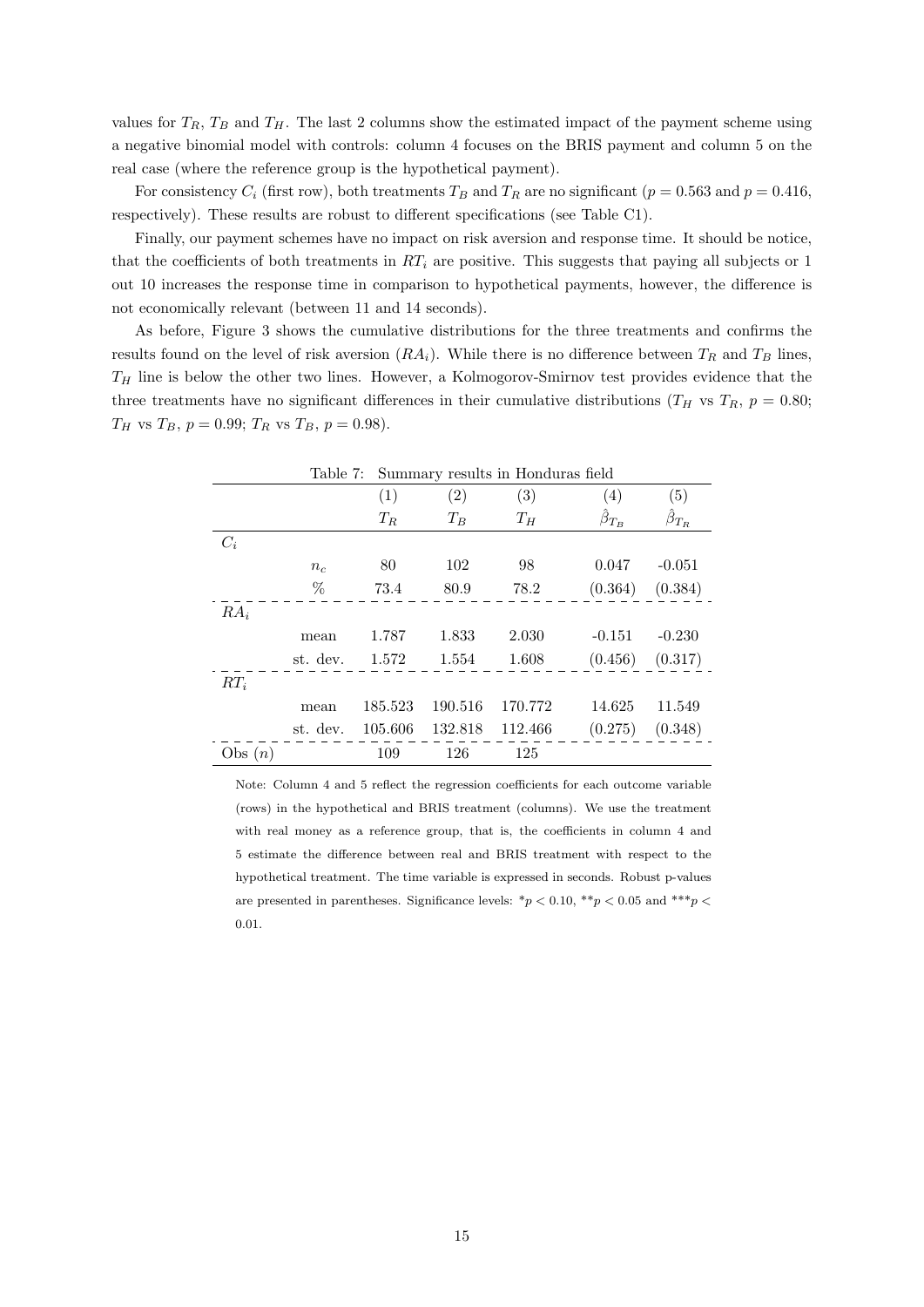

Figure 3: Cumulative distribution for the number of safe choices in Honduras.

Our main findings show that the payment scheme has no impact on consistency, number of safe options or response time. We also find that there are no differences in the distributions of the number of safe choices among payment schemes.

Here we summarise our main findings for  $Study 3$ :

- Result 6: Result 4 is replicated in Honduras: Compared to hypothetical money, the use of real incentives has not impact on consistency, or risk taking.
- Result 7: Result 5 is replicated in Honduras: Compared to hypothetical money, paying 1 out of 10 subjects has not impact on consistency, risk taking or response time.

Observe that, compared to Nigeria, in Honduras time  $RT_i$  is not longer significant. However, Table C3, shows that the treatment variables are significant only for one specification − when controlling for school fixed effects and clustering standard errors at the enumerator level.

#### 5.4 Discussion

Our findings from Study 3 reinforce our conclusion from Study 2. The elicitation of risk preferences with monetary incentives in the field provides the same results as in the hypothetical scheme. Following Andersen et al. (2008); Apesteguia and Ballester (2018); Apesteguia et al. (2019), we also estimated a Random Utility Model (RUM) to analyse our data. Using the whole sample or restricting our analysis to only consistent subjects, our findings are the same in the lab, Nigeria and Honduras.

Our findings in the field are important for two reasons: First, existing hypothetical measures gathered in the field are indeed informative. Second, future measurements of risk preferences in the field do not need to use monetary incentives to get accurate proxies of risk preferences.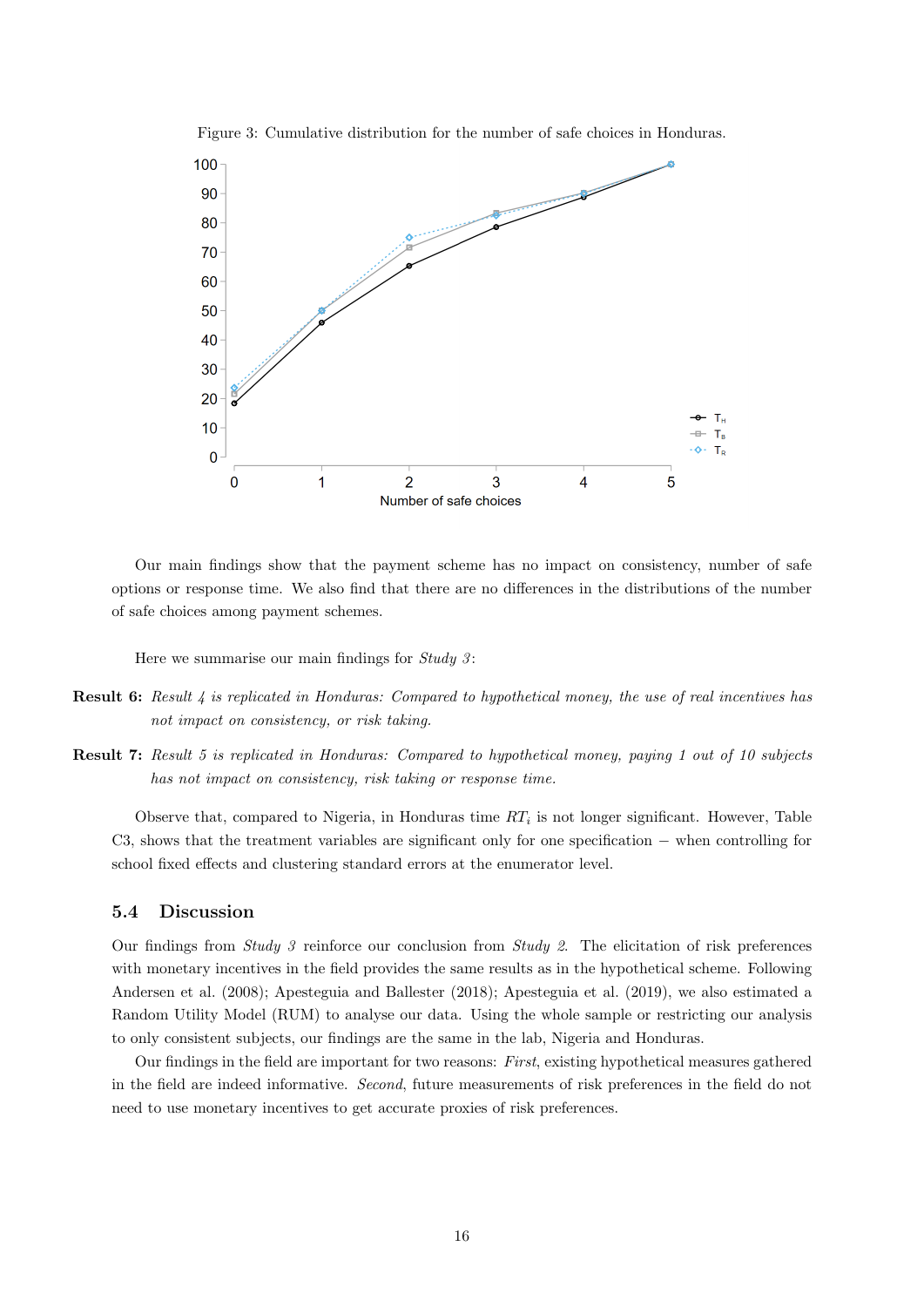## 6 Equivalence Tests

In this section we test whether our estimates are different across treatments comparing estimates within a range instead of with respect to a point estimate.

A possible alternative is to explore whether or not the observed effect is large enough to be deemed worthwhile. This procedure is called *equivalence* (Lakens, 2017; Wellek, 2010). This procedure consists in testing whether the observed effect falls within or outside of an equivalence interval, defined by two exogenous bounds: the lower  $(-\gamma_L)$  and the upper  $(\gamma_U)$ . To test for equivalence, a two one-sided test (TOST) approach is applied. Two composite null hypotheses are tested:  $H_{01} \rightarrow \gamma \leq -\gamma_L$  and  $H_{02} \to \gamma \geq \gamma_U$ . When both null hypotheses are rejected, we can conclude that  $-\gamma_L < \gamma < \gamma_U$  or that the observed effect falls within the equivalence bounds and it is close enough to zero to be practically equivalent (Lakens, 2017).

Our objective and exogenous bounds are defined based on Holt and Laury (2005) where they found a difference of 1 in the average number of safe choices between real and hypothetical incentives. Hence, our equivalence level is equal to 1 where we define the equivalence interval for each TOST as  $H_{01} \rightarrow \gamma \leq -1$ and  $H_{02} \rightarrow \gamma \geq 1$ . To check the robustness of our results, we also use two additional equivalence levels: 0.50 and 0.75.

To consider a thorough analysis of our main findings, we use both the null hypothesis significance test (NHST) and the equivalence test  $(ET)$ . <sup>15</sup>

Table 8 provides the summary of results from the equivalence test. Panel A shows that in the lab, paying 1 out 10 yield to relevant differences with respect to hypothetical decisions, while using real payments to equivalent results. In both field studies (panel B and C), equivalence tests suggest that both treatments (real and BRIS) yield equivalent results to the hypothetical payment scheme.

| Table 8: Equivalence testing results |           |          |                   |          |           |           |
|--------------------------------------|-----------|----------|-------------------|----------|-----------|-----------|
|                                      |           |          | Equevilance level |          |           |           |
|                                      | 0.5       |          | 0.75              |          | 1         |           |
|                                      | $P-value$ | Conclus. | $P-value$         | Conclus. | $P-value$ | Conclus.  |
| Panel $A: Lab$                       |           |          |                   |          |           |           |
| $T_B$                                | 0.514     | RD       | 0.182             | RD       | 0.033     | <b>TD</b> |
| $T_R$                                | 0.078     | E        | 0.008             | E        | 0.000     | Ε         |
| Panel B: Nigeria                     |           |          |                   |          |           |           |
| $T_B$                                | 0.015     | E        | 0.000             | E        | 0.000     | E         |
| $T_R$                                | 0.003     | E        | 0.000             | Ε        | 0.000     | E         |
| Panel C: Honduras                    |           |          |                   |          |           |           |
| $T_B$                                | 0.000     | E        | 0.000             | E        | 0.000     | E         |
| $T_R$                                | 0.000     | E        | 0.000             | Е        | 0.000     | E         |

P-value refers to the maximum p value obtained from the two one-side test. Conclus. shows the conclusion considering both test NHST and ET. The baseline is the group making decisions with Hypothetical money  $(T_H)$ .

All in all, from the equivalence test we can summarize the following findings:

Result 8: Hypothetical and real measures yield to equivalent results in both the lab and field.

Result 9: BRIS and Hypothetical payment mechanisms yield to equivalent results only in the field.

<sup>&</sup>lt;sup>15</sup>According to these tests, there are four possible outcomes in the analysis: i) the observed effect can be statically equivalent  $(-\gamma_L < \gamma < \gamma_U)$  and not statistically different from zero (Equivalence or E); ii) statistically different from zero but not statistically equivalent (Relevant Difference or RD); *iii*) statistically different from zero and statistically equivalent (Trivial Difference or  $TD$ ); and iv) neither statistically different from zero nor statistically equivalent (Undetermined or  $U$ ).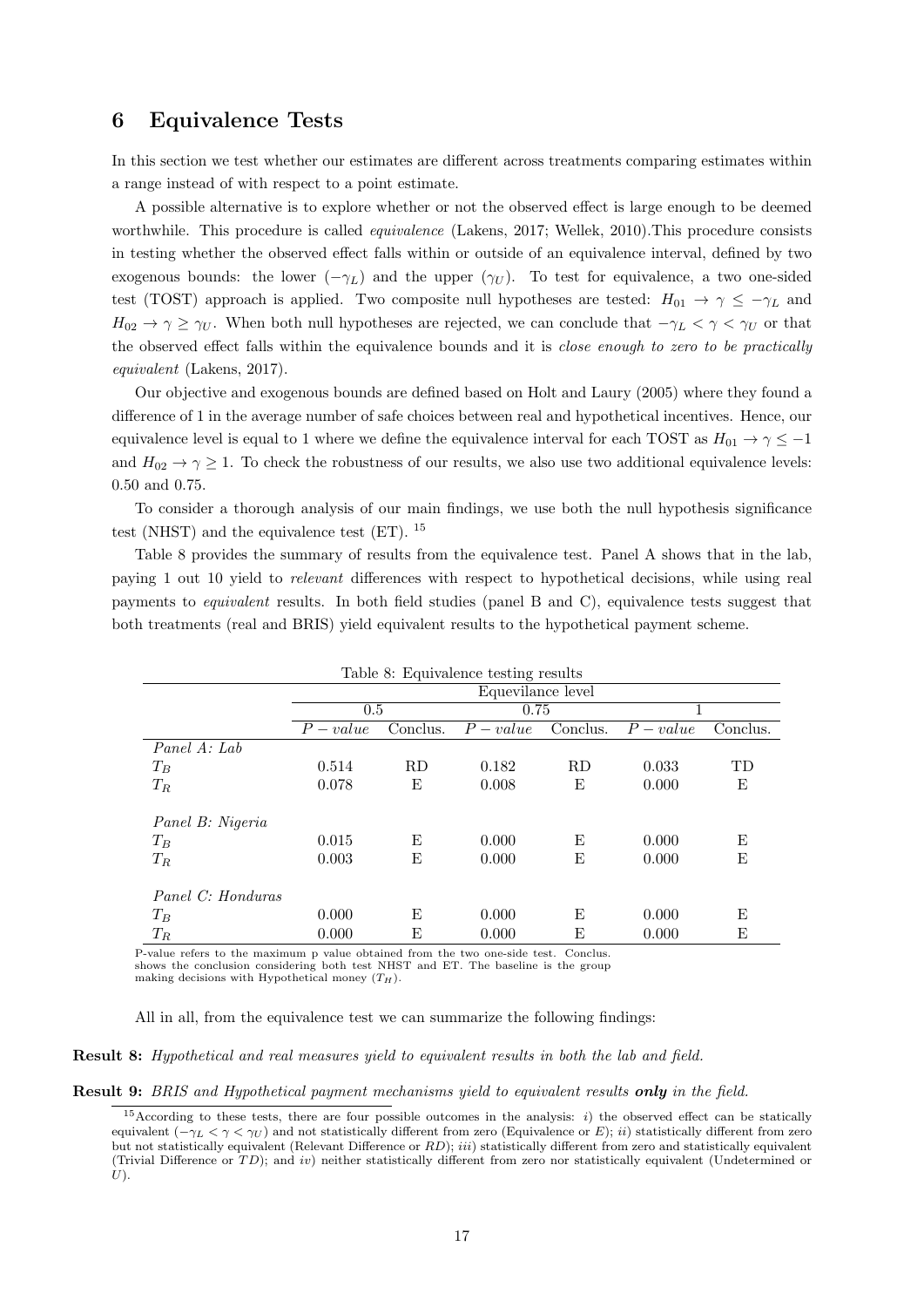## 7 Conclusion

This paper shows a systematic study of the impact of monetary incentives in the elicitation of risk preferences using Holt and Laury (2002). We cover a lab and two field experiments with different subject pools. The first one with university students, the second with parents living in rural areas and the third one with parents living in urban areas.

Our study answers a simple question: Can we elicit risk preferences in the field without using monetary incentives and without generating inequality among participants?. We show in this study that this is possible. Lab experimentalists, who have widely used monetary incentives in the lab when eliciting such measures can confidently trust the measures that their field counterparts collect, in most of the cases, using hypothetical payments; and field experimentalists can now trust that these measures are consistent across payment schemes (i.e., real, probabilistic and hypothetical) and that this can be done faster (and therefore cheaper) by using a short version of the Holt-Laury approach.

Our concrete findings are summarised in here:

- The proposed short version (HL5 − 5 choices) of the Holt-Laury approach generates the same results as the original long version  $(HL10 - 10)$  choices).
- Using the short version (HL5) in the lab and field, produces the same risk preference profiles (in terms of consistency and safe choices) regardless of the payment scheme (hypothetical or real payment).
- When comparing the HL5 measures, hypothetical (no payment) and real payment schemes generate the same consistency and risk levels, that is, they yield equivalent measures.
- When comparing the HL5 measures, hypothetical (no payment) and BRIS scheme generate the same consistency and risk levels in the field, while in the lab the measurement of risk preferences display higher levels of risk loving attitudes under the probabilistic scheme.

Academic scholars concerned about the inequality generated among participants (when using lotteries) or between participants and non-participants (when offering monetary incentives to some, but not all) may want to consider our reduced version of the hypothetical HL to measure risk preferences. This approach is faster (and cheaper) and does not create any asymmetries among participants. Field experimentalists who not only aim at reducing data collection costs, but also at minimising feelings of unfairness among experimental participants, should consider hypothetical payment schemes to minimise potential frictions between participants and experimenter, or among winners and losers.

## References

- Al-Ubaydli, O., List, J. A., and Suskind, D. L. (2017). What can we learn from experiments? understanding the threats to the scalability of experimental results. The American Economic Review, 107(5):282–86.
- Amador, L., Brañas-Garza, P., Espín, A. M., Garcia, T., and Hernández, A. (2020). Cognitive abilities and risk-taking: Errors, not preferences.
- Andersen, S., Harrison, G. W., Lau, M. I., and Rutström, E. E. (2008). Eliciting risk and time preferences. Econometrica, 76(3):583–618.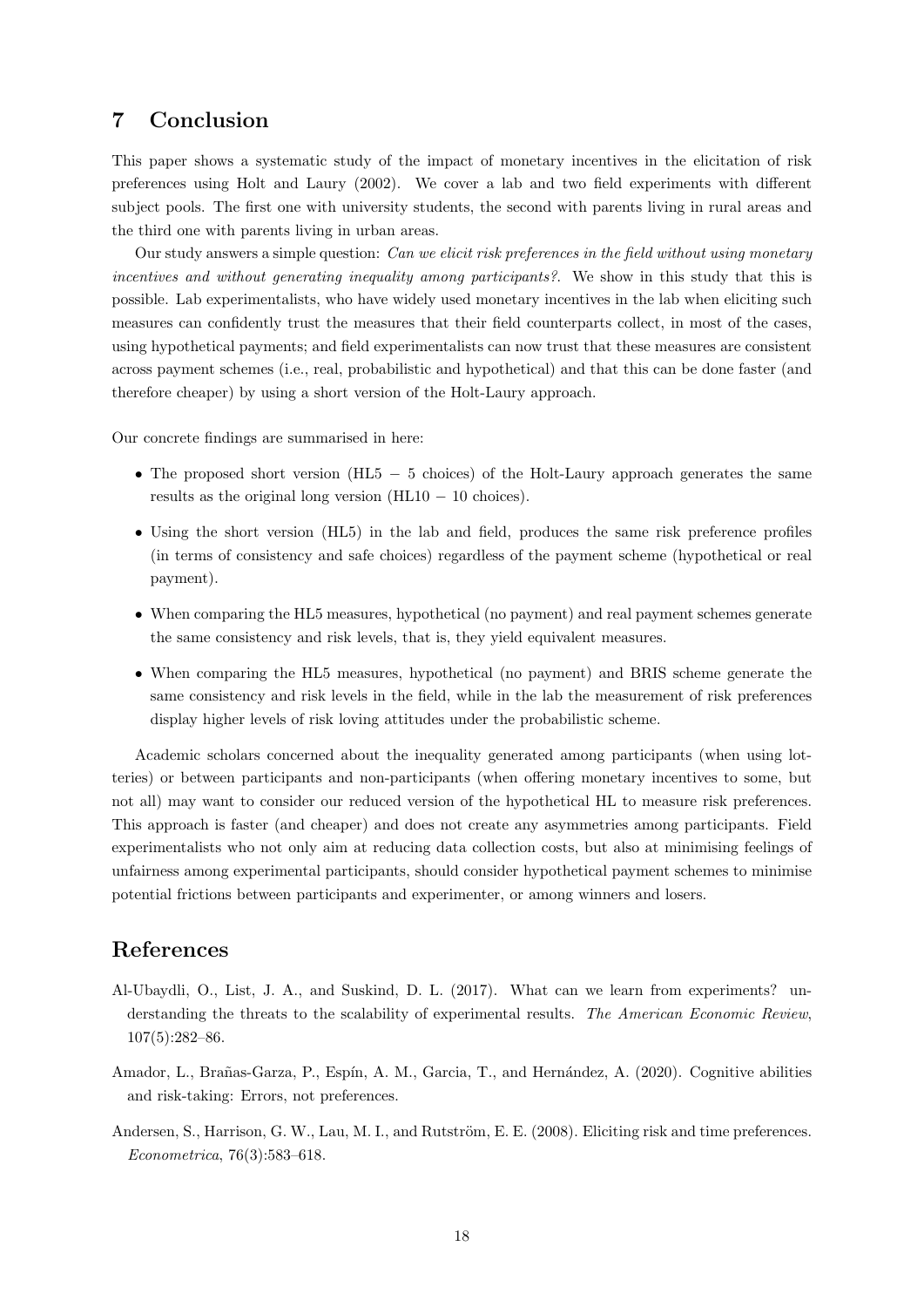- Apesteguia, J. and Ballester, M. A. (2018). Monotone stochastic choice models: The case of risk and time preferences. Journal of Political Economy, 126(1):74–106.
- Apesteguia, J., Ballester, M. A., Gutierrez, A., et al. (2019). Random models for the joint treatment of ´ risk and time preferences. Technical report.
- Banerjee, A. V., Chassang, S., and Snowberg, E. (2017). Decision theoretic approaches to experiment design and external validity. In Handbook of Economic Field Experiments, volume 1, pages 141–174. Elsevier.
- Barreda-Tarrazona, I., Jaramillo-Gutiérrez, A., Navarro-Martínez, D., and Sabater-Grande, G. (2011). Risk attitude elicitation using a multi-lottery choice task: Real vs. hypothetical incentives. Spanish Journal of Finance and Accounting/Revista Española De Financiación Y Contabilidad,  $40(152):613-$ 628.
- Crosetto, P. and Filippin, A. (2013). The 'bomb' risk elicitation task. Journal of Risk and Uncertainty,  $47(1):31-65.$
- Eckel, C. C. and Grossman, P. J. (2008). Forecasting risk attitudes: An experimental study using actual and forecast gamble choices. Journal of Economic Behavior  $\mathcal{B}$  Organization, 68(1):1–17.
- Etchart-Vincent, N. and l'Haridon, O. (2011). Monetary incentives in the loss domain and behavior toward risk: An experimental comparison of three reward schemes including real losses. Journal of risk and uncertainty, 42(1):61–83.
- Exadaktylos, F., Espín, A. M., and Branas-Garza, P. (2013). Experimental subjects are not different. Nature Scientific Reports, 3:1213.
- Friedman, B. (1974). Risk aversion and the consumer choice of health insurance option. The Review of Economics and Statistics, 56:209–214.
- Gneezy, U. and Potters, J. (1997). An experiment on risk taking and evaluation periods. The Quarterly Journal of Economics, 112(2):631–645.
- Holt, C. A. and Laury, S. K. (2002). Risk aversion and incentive effects. The American Economic Review, 92(5):1644–1655.
- Holt, C. A. and Laury, S. K. (2005). Risk aversion and incentive effects: New data without order effects. The American Economic Review, 95(3):902–912.
- Katz, E. and Stark, O. (1986). Labor migration and risk aversion in less developed countries. Journal of Labor Economics, 4(1):134–149.
- Kühberger, A., Schulte-Mecklenbeck, M., and Perner, J. (2002). Framing decisions: Hypothetical and real. Organizational Behavior and Human Decision Processes, 89(2):1162–1175.
- Lakens, D. (2017). Equivalence tests: A practical primer for t tests, correlations, and meta-analyses. Social Psychological and Personality Science, 8(4):355–362. PMID: 28736600.
- Liu, E. M. (2013). Time to change what to sow: Risk preferences and technology adoption decisions of cotton farmers in china. Review of Economics and Statistics, 95(4):1386–1403.
- Miller, J. B. and Sanjurjo, A. (2018). Surprised by the hot hand fallacy? a truth in the law of small numbers. Econometrica, 86(6):2019–2047.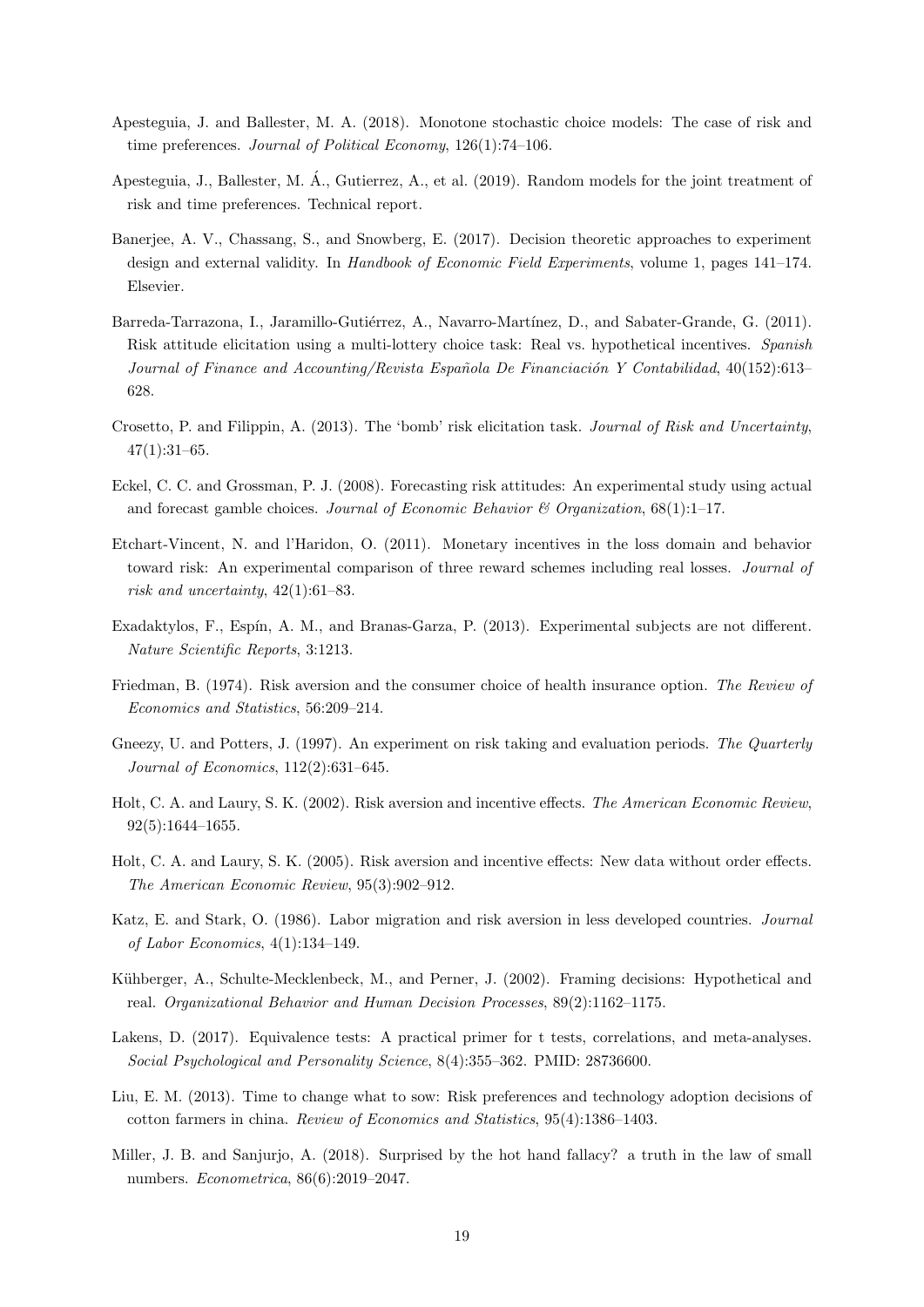- Peters, J., Langbein, J., and Roberts, G. (2018). Generalization in the tropics–development policy, randomized controlled trials, and external validity. The World Bank Research Observer, 33(1):34–64.
- Schubert, R., Brown, M., Gysler, M., and Brachinger, H. W. (1999). Financial decision-making: are women really more risk-averse? The American Economic Review, 89(2):381–385.
- Weiss, Y. (1972). The risk element in occupational and educational choices. Journal of Political Economy, 80(6):1203–1213.
- Wellek, S. (2010). Testing statistical hypotheses of equivalence and noninferiority. Chapman and Hall/CRC.
- Wiseman, D. B. and Levin, I. P. (1996). Comparing risky decision making under conditions of real and hypothetical consequences. Organizational behavior and human decision processes, 66(3):241–250.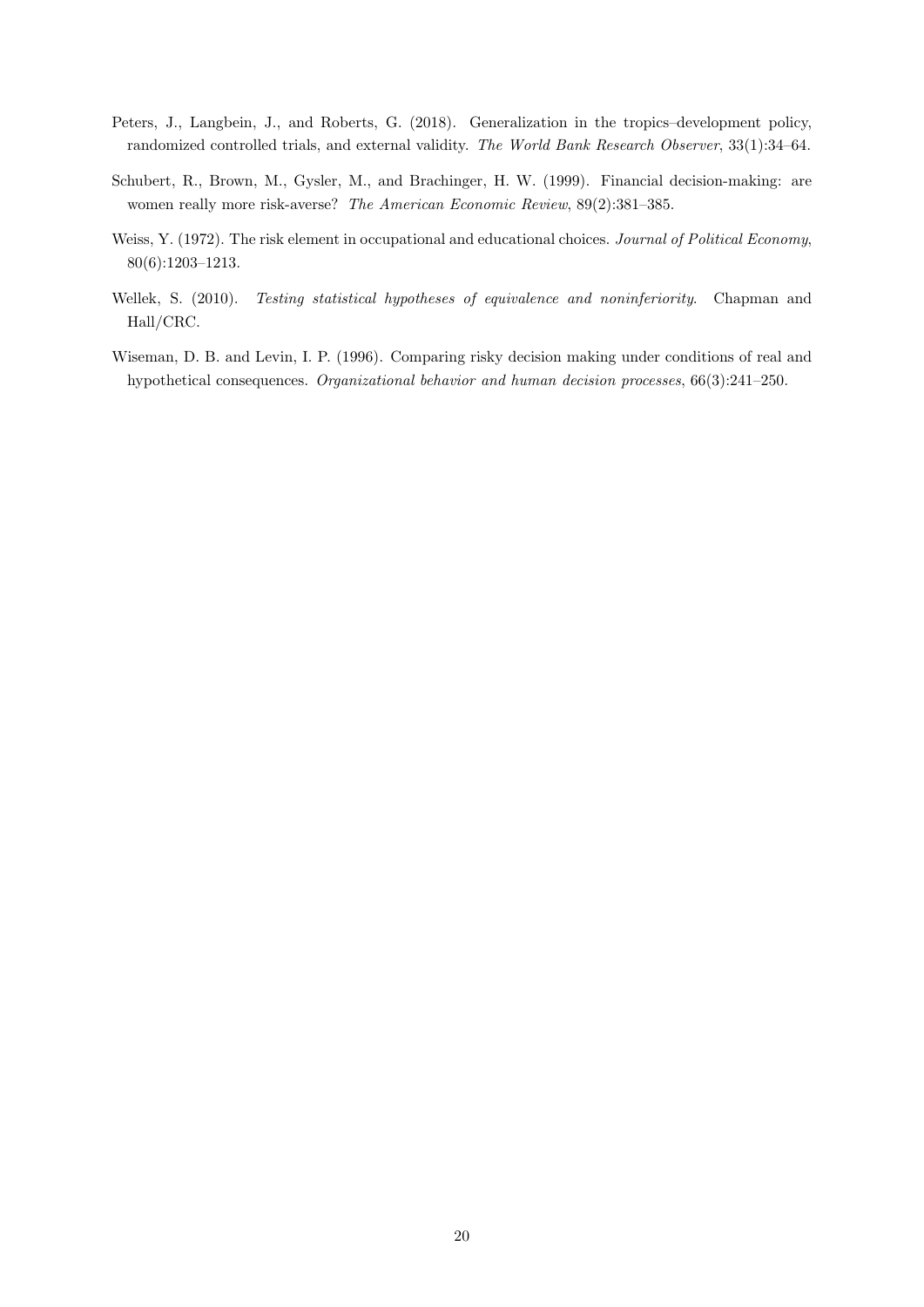## Appendix

#### Study 1: the lab experiment

In this section, we present the results from different specifications in the lab. Table A1 provide the regression results for consistency using different specifications. In all the specifications, the treatment coefficients are not statically significant. This suggest that the different payment schemes have no impact on consistency. These results are robust to different specifications.

| Table A1. OLS estimation of payments impact on consistency. |             |                   |                   |                  |  |  |
|-------------------------------------------------------------|-------------|-------------------|-------------------|------------------|--|--|
|                                                             | (1)         | $\left( 2\right)$ | $\left( 3\right)$ | $\left(4\right)$ |  |  |
| VARIABLES                                                   | Consistency | Consistency       | Consistency       | Consistency      |  |  |
|                                                             |             |                   |                   |                  |  |  |
| $T_B$                                                       | $-0.009$    | 0.003             | $-0.035$          | 0.003            |  |  |
|                                                             | (0.064)     | (0.062)           | (0.073)           | (0.063)          |  |  |
|                                                             | [0.885]     | [0.958]           | [0.636]           | [0.959]          |  |  |
| $T_R$                                                       | $-0.052$    | $-0.053$          | $-0.063$          | $-0.053$         |  |  |
|                                                             | (0.067)     | (0.067)           | (0.068)           | (0.053)          |  |  |
|                                                             | $[0.434]$   | [0.435]           | [0.355]           | [0.317]          |  |  |
| Constant                                                    | $0.869***$  | $1.059***$        | $0.940***$        | $1.059***$       |  |  |
|                                                             | (0.044)     | (0.195)           | (0.223)           | (0.321)          |  |  |
|                                                             | [0.000]     | [0.000]           | [0.000]           | [0.001]          |  |  |
|                                                             |             |                   |                   |                  |  |  |
| Observations                                                | 178         | 177               | 177               | 177              |  |  |
| R-squared                                                   | 0.004       | 0.036             | 0.095             | 0.036            |  |  |
| Controls                                                    | N           | Y                 | Y                 | Y                |  |  |
| Session FE                                                  | Ν           | N                 | Υ                 | Ν                |  |  |
| Session CE                                                  | N           | N                 | N                 | Y                |  |  |
| $T_B-T_B$                                                   | 0.043       | 0.056             | 0.028             | 0.056            |  |  |
| $p(T_B - T_R = 0)$                                          | 0.531       | 0.411             | 0.686             | 0.201            |  |  |

Note: the baseline or control group is the hypothetical group. Robust standard errors are presented in parentheses and p-values in brackets.

However, for risk aversion (see Table A2) we find that the BRIS treatment has an impact on risk aversion: people in this treatment tend to choose a lower number of safe choices than in the real incentives group.

### Study 2: the field experiment in Nigeria

In this section, we present the results from different specifications in the Nigeria experiment. Tables B1 and B2 provide the regression results for consistency and risk aversion using different specifications. In all the specifications of both tables, the treatment coefficients are not statically significant. This suggests that the different payments scheme have no impact on consistency or risk aversion. This results are robust to different specifications.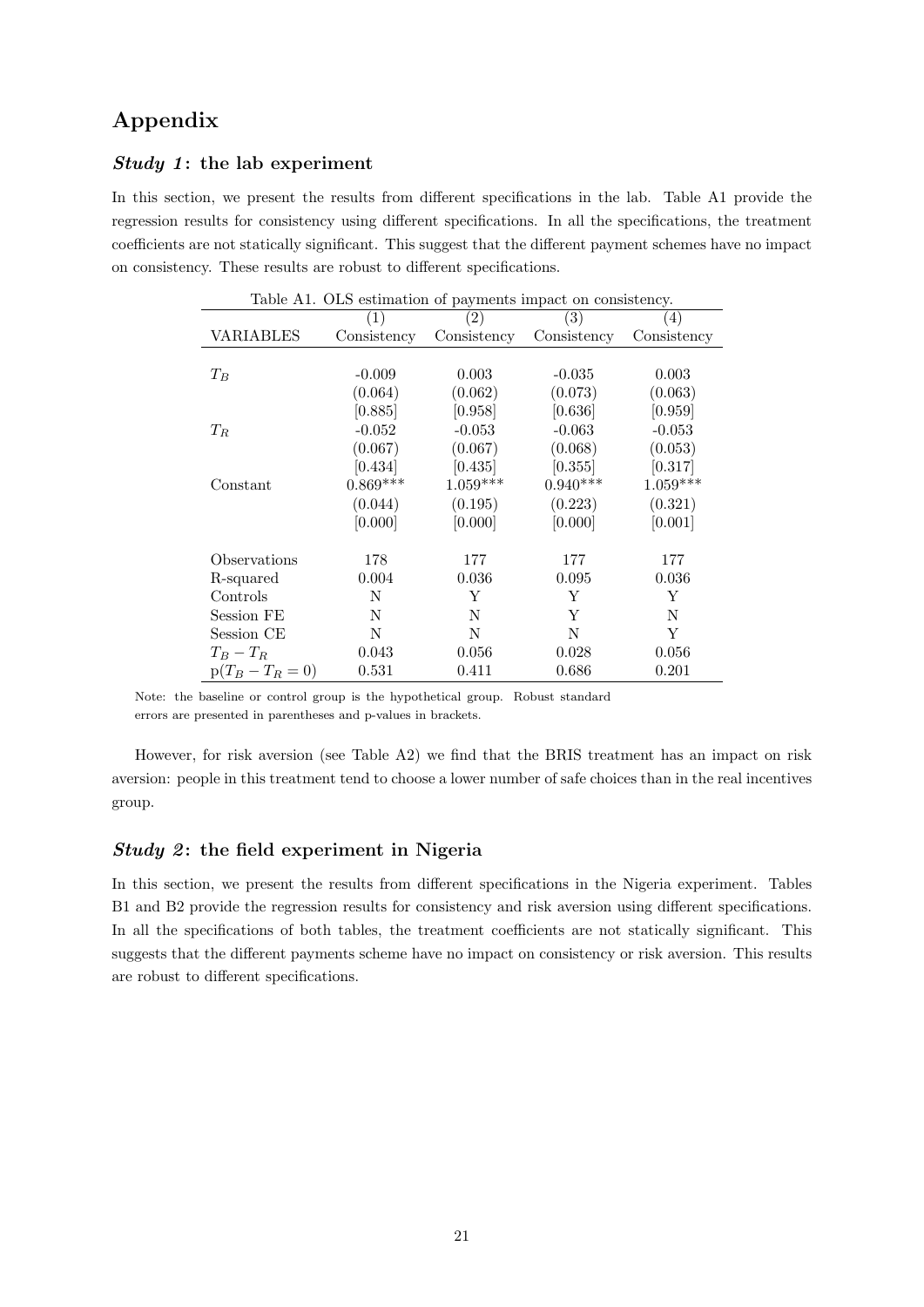| Table A2. Impact estimation of payments on risk aversion. |            |            |            |             |
|-----------------------------------------------------------|------------|------------|------------|-------------|
|                                                           | (1)        | (2)        | (3)        | (4)         |
| VARIABLES                                                 | $#$ safe   | $\#$ safe  | $\#$ safe  | $#$ safe    |
|                                                           | choices    | choices    | choices    | choices     |
|                                                           |            |            |            |             |
| $T_B$                                                     | $-0.540**$ | $-0.553**$ | $-0.537**$ | $-0.553***$ |
|                                                           | (0.261)    | (0.257)    | (0.274)    | (0.203)     |
|                                                           | [0.038]    | [0.032]    | [0.050]    | [0.006]     |
| $T_R$                                                     | 0.133      | 0.156      | 0.135      | 0.156       |
|                                                           | (0.209)    | (0.206)    | (0.220)    | (0.216)     |
|                                                           | [0.525]    | [0.449]    | [0.541]    | [0.469]     |
|                                                           |            |            |            |             |
| Observations                                              | 152        | 151        | 151        | 151         |
| Controls                                                  | N          | Y          | Y          | Y           |
| Session FE                                                | N          | N          | Y          | N           |
| Sesion clustered errors                                   | N          | N          | N          | Y           |
| $T_B-T_B$                                                 | $-0.673$   | $-0.709$   | $-0.672$   | $-0.709$    |
| $p(T_H - T_B = 0)$                                        | 0.00632    | 0.00441    | 0.00630    | 0.00663     |

Note: the baseline or control group is the real incentives group. The table reports the marginal effect of negative binomial regressions. Robust standard errors are presented in parentheses and p-values in brackets.

| Table B1. Estimation of the treatment payments effect on risk aversion |             |                 |             |             |  |  |
|------------------------------------------------------------------------|-------------|-----------------|-------------|-------------|--|--|
|                                                                        | (1)         | (2)             | (3)         | (4)         |  |  |
| <b>VARIABLES</b>                                                       | Consistency | Consistency     | Consistency | Consistency |  |  |
|                                                                        |             |                 |             |             |  |  |
| $T_B$                                                                  | $-0.029$    | $-0.029$        | $-0.004$    | $-0.026$    |  |  |
|                                                                        | (0.025)     | (0.024)         | (0.017)     | (0.030)     |  |  |
|                                                                        | [0.251]     | [0.244]         | [0.835]     | [0.388]     |  |  |
| $T_R$                                                                  | 0.001       | $\,0.003\,$     | $\,0.005\,$ | $-0.002$    |  |  |
|                                                                        | (0.021)     | (0.021)         | (0.017)     | (0.009)     |  |  |
|                                                                        | [0.950]     | [0.892]         | [0.758]     | [0.863]     |  |  |
| Constant                                                               | $0.974***$  | $1.028^{***}\,$ | $1.044***$  | $0.971***$  |  |  |
|                                                                        | (0.015)     | (0.055)         | (0.056)     | (0.071)     |  |  |
|                                                                        | [0.000]     | [0.000]         | [0.000]     | [0.000]     |  |  |
|                                                                        |             |                 |             |             |  |  |
| Observations                                                           | 360         | 360             | 360         | 360         |  |  |
| R-squared                                                              | 0.006       | 0.019           | 0.655       | 0.069       |  |  |
| Controls                                                               | N           | Y               | Y           | Y           |  |  |
| Enum. FE                                                               | $\mathbf N$ | N               | Y           | $\mathbf N$ |  |  |
| Village FE                                                             | $\mathbf N$ | N               | $\mathbf N$ | Y           |  |  |
| Enum. CE                                                               | $\mathbf N$ | N               | $\mathbf N$ | Y           |  |  |
| $T_B-T_R$                                                              | $-0.031$    | $-0.031$        | $-0.009$    | $-0.025$    |  |  |
| $p(T_B - T_R = 0)$                                                     | 0.222       | 0.213           | 0.614       | 0.382       |  |  |

Table B1. Estimation of the treatment payments effect on risk

Note: the baseline or control group is the hypothetical group. Robust standard errors are presented in parentheses and p-values in brackets.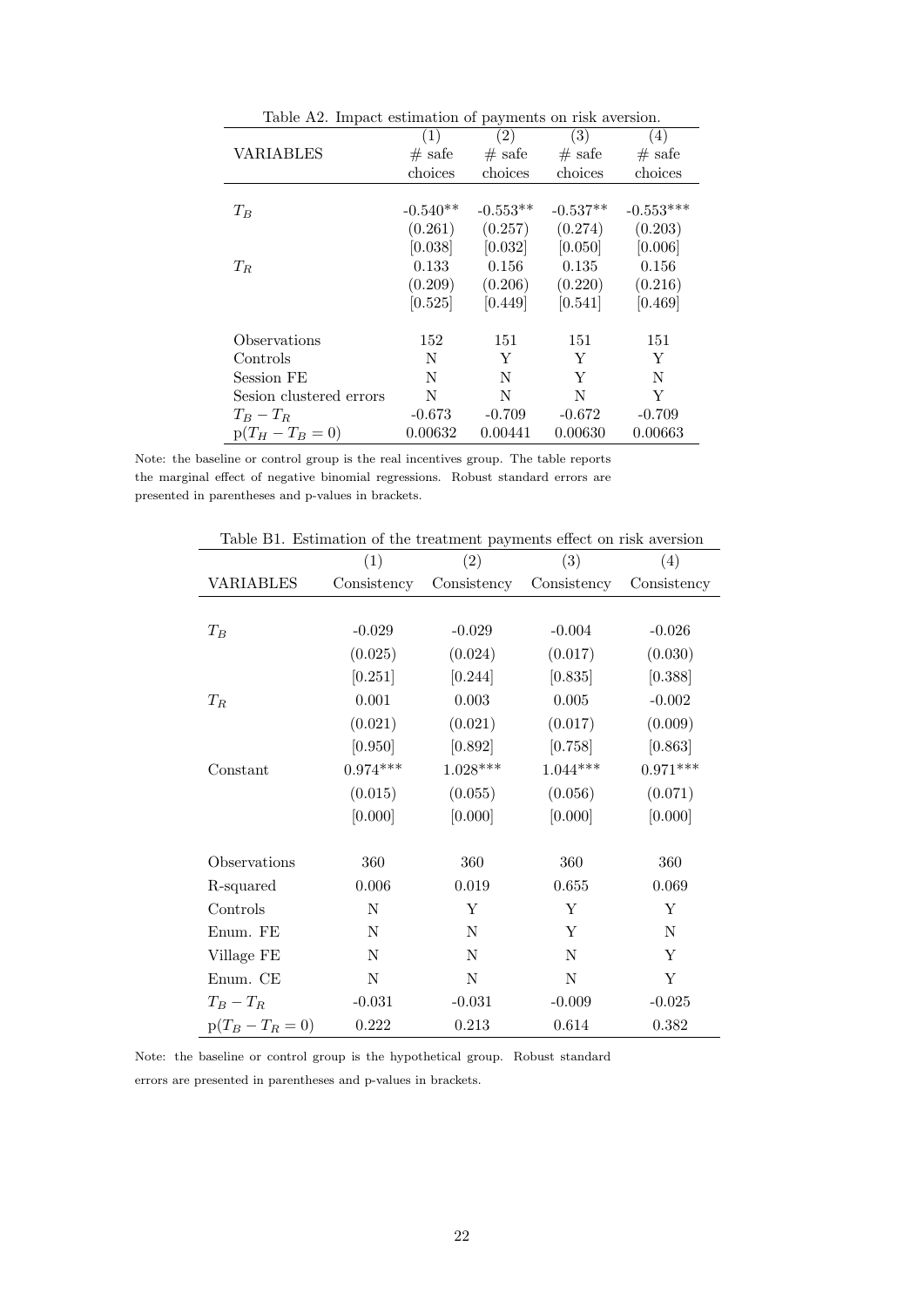|                    | (1)      | (2)      | (3)       | (4)      |
|--------------------|----------|----------|-----------|----------|
|                    | $#$ safe | $#$ safe | $#$ safe  | $#$ safe |
| VARIABLES          | choices  | choices  | choices   | choices  |
|                    |          |          |           |          |
| $T_B$              | $-0.238$ | $-0.271$ | $-0.119$  | $-0.271$ |
|                    | (0.214)  | (0.215)  | (0.160)   | (0.215)  |
|                    | [0.266]  | [0.208]  | [0.459]   | [0.207]  |
| $T_R$              | $-0.049$ | $-0.086$ | $-0.027$  | $-0.086$ |
|                    | (0.203)  | (0.204)  | (0.163)   | (0.194)  |
|                    | [0.811]  | [0.671]  | [0.867]   | [0.656]  |
|                    |          |          |           |          |
| Observations       | 347      | 347      | 347       | 347 7    |
| Controls           | N        | Y        | Y         | Y        |
| Enum. FE           | N        | N        | Y         | N        |
| Village FE         | N        | N        | N         | Y        |
| Enum. CE           | N        | N        | N         | Y        |
| $T_B-T_R$          | $-0.189$ | $-0.184$ | $-0.0915$ | $-0.184$ |
| $p(T_B - T_R = 0)$ | 0.361    | 0.371    | 0.584     | 0.351    |

Table B2. Impact estimation of payments treatments on risk aversion.

Note: the baseline or control group is the real incentives group. The table reports the marginal effect of negative binomial regressions. Robust standard errors are presented in parentheses and p-values in brackets.

For time response (see Table B3) we find that  $T_H$  has an impact on risk time response: people in this treatment tend to be 15 seconds faster than in the real incentives group. However this effect is not robust to different specifications, especially when we took out from the regression the enumerator fixed effect.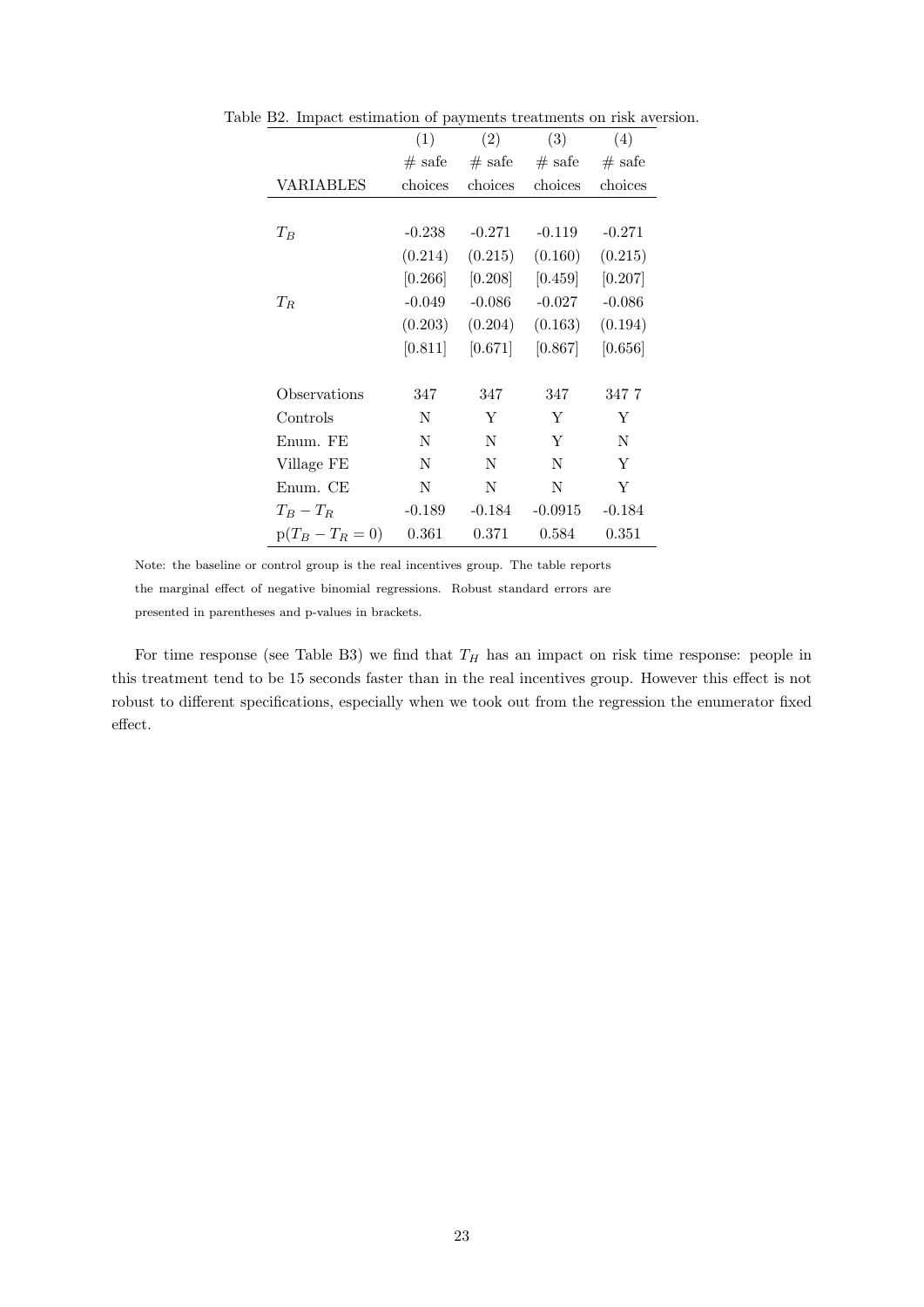|                    | (1)       | $\left( 2\right)$ | (3)         | (4)        |
|--------------------|-----------|-------------------|-------------|------------|
| <b>VARIABLES</b>   | Time      | Time              | Time        | Time       |
|                    |           |                   |             |            |
| $T_B$              | $-0.679$  | 1.158             | 5.243       | $-0.722$   |
|                    | (9.568)   | (9.827)           | (8.438)     | (9.652)    |
|                    | [0.943]   | [0.906]           | [0.535]     | [0.941]    |
| $T_R$              | $-4.319$  | $-2.506$          | $14.646*$   | $-2.763$   |
|                    | (8.932)   | (8.840)           | (8.388)     | (10.251)   |
|                    | [0.629]   | [0.777]           | $[0.082]$   | [0.789]    |
| Constant           | 58.877*** | $88.674***$       | $70.150*$   | $71.930**$ |
|                    | (6.304)   | (25.670)          | (38.228)    | (28.998)   |
|                    | [0.000]   | [0.001]           | [0.067]     | [0.017]    |
|                    |           |                   |             |            |
| Observations       | 360       | 360               | 360         | 360        |
| R-squared          | 0.001     | 0.013             | 0.456       | 0.096      |
| Controls           | Ν         | Υ                 | Y           | Y          |
| Enum. FE           | Ν         | N                 | Y           | N          |
| Village FE         | N         | N                 | N           | Y          |
| Enum. CE           | $\rm N$   | $\mathbf N$       | $\mathbf N$ | Υ          |
| $T_B-T_R$          | 3.640     | 3.665             | $-9.402$    | 2.041      |
| $p(T_B - T_R = 0)$ | 0.704     | 0.706             | 0.249       | 0.825      |

Table B3. Estimation of the treatment payments effect on time response.

Note: the baseline or control group is the hypothetical group. Robust standard

errors are presented in parentheses and p-values in brackets.

### Study 3: the field experiment in Honduras

In this section, we present the results from different specifications in the Honduras experiment. Tables C1 provide the regression results for consistency using different specifications. Columns 3 and 4 shows that  $T_B$  is positive and significant ( $p = 0.086$  and  $p = 0.034$ , respectively) when we controlled for school fixed effects. The estimated coefficient of  $T_H$  is not significant in all the specifications.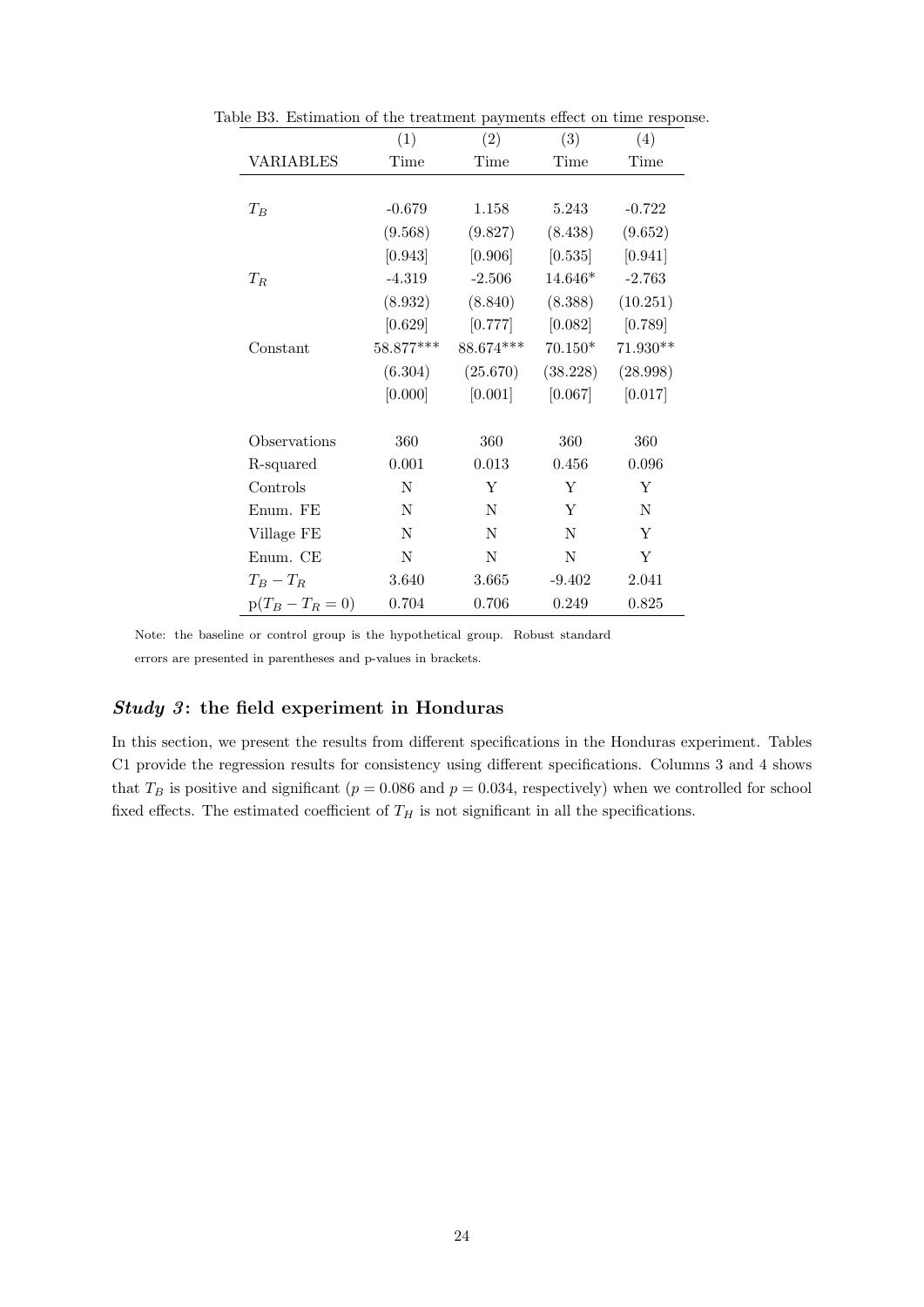| Table C1. Estimation of the treatment payments effect on consistency |             |             |             |             |
|----------------------------------------------------------------------|-------------|-------------|-------------|-------------|
|                                                                      | (1)         | (2)         | (3)         | (4)         |
| VARIABLES                                                            | Consistency | Consistency | Consistency | Consistency |
|                                                                      |             |             |             |             |
| $T_B$                                                                | 0.027       | 0.030       | 0.047       | 0.040       |
|                                                                      | (0.051)     | (0.051)     | (0.051)     | (0.041)     |
|                                                                      | [0.595]     | [0.563]     | [0.364]     | [0.327]     |
| $T_R$                                                                | $-0.048$    | $-0.047$    | $-0.051$    | $-0.048$    |
|                                                                      | (0.056)     | (0.058)     | (0.059)     | (0.042)     |
|                                                                      | [0.393]     | [0.416]     | [0.384]     | [0.254]     |
| Constant                                                             | $0.782***$  | $0.690***$  | $1.028***$  | $0.820***$  |
|                                                                      | (0.037)     | (0.123)     | (0.196)     | (0.187)     |
|                                                                      | [0.000]     | [0.000]     | [0.000]     | [0.000]     |
| Observations                                                         | 359         | 356         | 356         | 356         |
| R-squared                                                            | $0.005\,$   | $\,0.013\,$ | 0.097       | 0.027       |
| Controls                                                             | N           | Υ           | Y           | Y           |
| Enum. FE                                                             | N           | N           | Y           | N           |
| School FE                                                            | N           | N           | N           | Y           |
| Clus. SE Enum                                                        | N           | N           | N           | Y           |
| $T_B-T_R$                                                            | 0.0756      | 0.0765      | 0.0978      | 0.0875      |
| $p(T_H - T_B = 0)$                                                   | 0.171       | 0.177       | 0.0863      | 0.0362      |

Note: the baseline or control group is the real incentives group. Robust standard

errors are presented in parentheses and p-values in brackets.

Table C2 provide the negative binomial regression results for risk aversion. None of the payment treatments are significant. This results are robust to different specifications.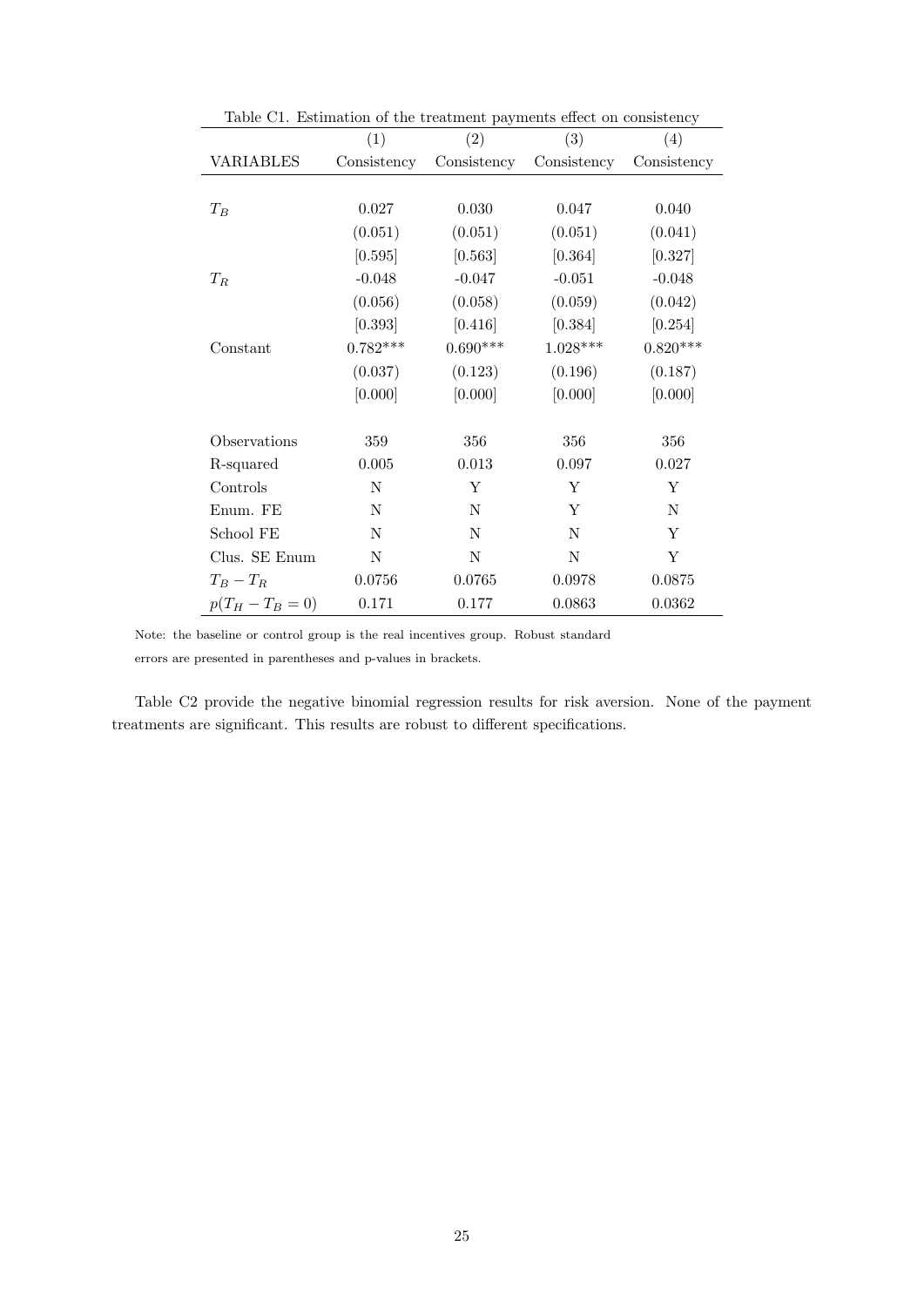|                    | (1)      | (2)      | (3)      | (4)      |
|--------------------|----------|----------|----------|----------|
|                    | $#$ safe | $#$ safe | $#$ safe | $#$ safe |
| VARIABLES          | choices  | choices  | choices  | choices  |
|                    |          |          |          |          |
| $T_B$              | $-0.193$ | $-0.167$ | $-0.151$ | $-0.112$ |
|                    | (0.218)  | (0.219)  | (0.202)  | (0.213)  |
|                    | [0.377]  | [0.445]  | [0.456]  | [0.599]  |
| $T_R$              | $-0.241$ | $-0.187$ | $-0.230$ | $-0.186$ |
|                    | (0.239)  | (0.241)  | (0.229)  | (0.181)  |
|                    | [0.312]  | [0.438]  | [0.317]  | [0.304]  |
|                    |          |          |          |          |
| Observations       | 280      | 279      | 279      | 279      |
| Controls           | N        | Υ        | Y        | Y        |
| Enum. FE           | N        | N        | Υ        | N        |
| School FE          | N        | N        | N        | Y        |
| Clus. SE Enum      | N        | N        | N        | Y        |
| $T_B-T_B$          | 0.0478   | 0.0199   | 0.0787   | 0.0739   |
| $p(T_B - T_R = 0)$ | 0.844    | 0.936    | 0.737    | 0.745    |

Table C2. Impact estimation of payments treatments on risk aversion.

Note: the baseline or control group is the real incentives group. The table reports the marginal effect of negative binomial regressions. Robust standard errors are presented in parentheses and p-values in brackets.

For time response (see Table C3) we find that the estimated coefficient of  $T_H$  is negative but not significant. However, in the last column (specification with school fixed effects and cluster error at enumerator level) this coefficient is significant at 10% level of significance. The estimated coefficient of  $T_B$  in all the specifications is not statically significant.